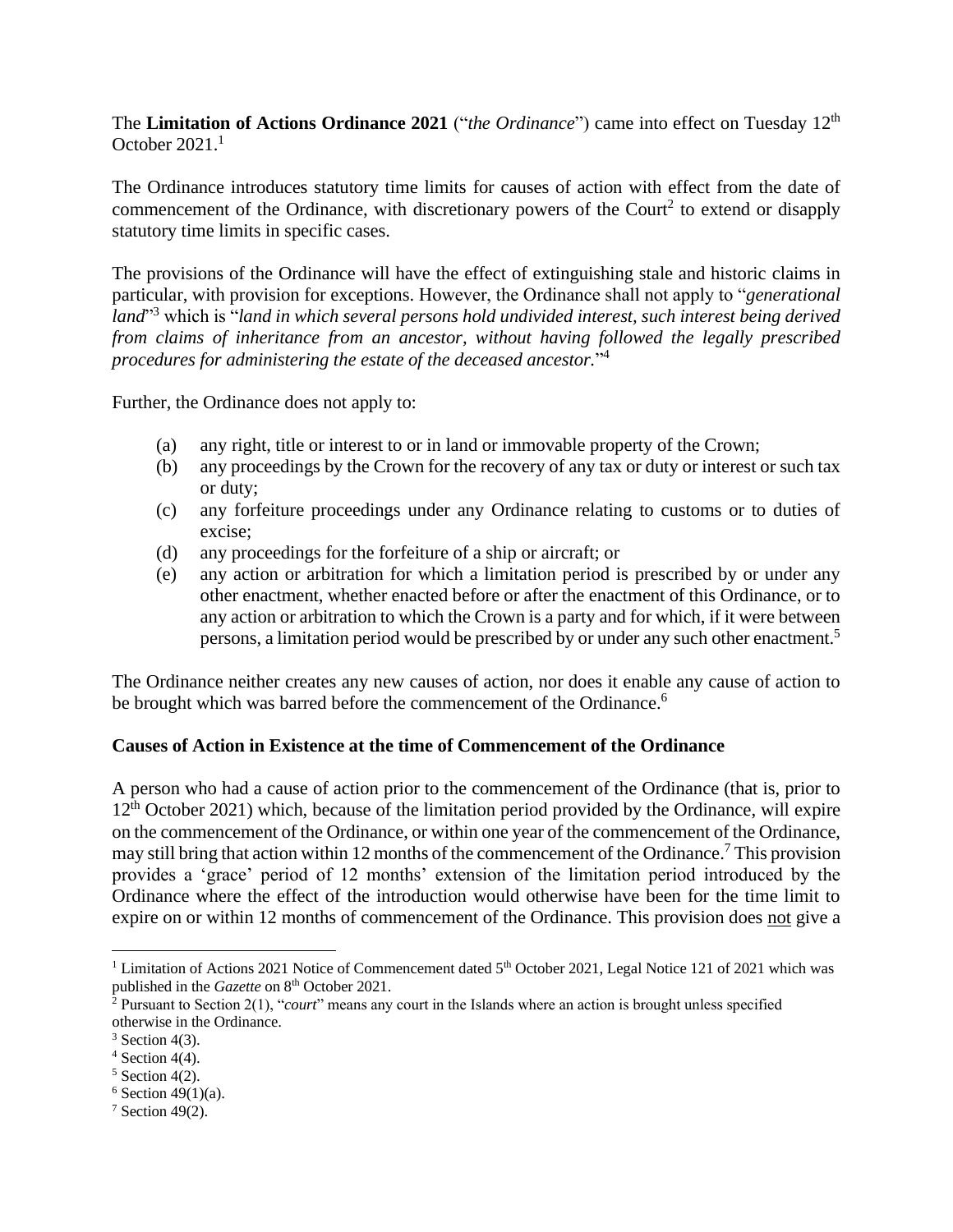general extension of the relevant limitation period introduced by the Ordinance for all existing causes of action.

## **Statutory Time Limits: Ordinary Time Limits under Parts II to V of the Ordinance**

Parts II to V of the Ordinance include "*ordinary time limits for bringing actions of various classes*". 8 These "*ordinary time limits*" are "*subject to extension or exclusion in accordance with Part VI*" of the Ordinance.<sup>9</sup>

| Class of Action:           | Cause of Action:                         | Reference:        | <b>Ordinary Time Limit:</b>                       |
|----------------------------|------------------------------------------|-------------------|---------------------------------------------------|
| Defamation or              | Libel or Slander.                        | Section $6(a)$    | 2 years from the date the cause of action         |
| <b>Malicious Falsehood</b> | Slander of Title.                        | Section $6(b)$    | accrued. <sup>10</sup>                            |
|                            | Slander of Goods.                        | Section $6(c)$    |                                                   |
|                            | malicious<br>Any<br>other                | Section $6(d)$    |                                                   |
|                            | falsehood.                               |                   |                                                   |
| Simple Contract, Tort      | An action founded<br>on                  | Section $7(1)(a)$ | 6 years from the date the action                  |
| and Others                 | simple contract or on tort               |                   | accrued. <sup>13</sup> This shall not apply to an |
|                            | including an action under                |                   | action to which Sections 13 and 16                |
|                            | Section $10(4)$ (except an               |                   | apply. <sup>14</sup>                              |
|                            | action for the theft of a                |                   |                                                   |
|                            | chattel <sup>11</sup> and an action on a |                   |                                                   |
|                            | contract of loan to which                |                   |                                                   |
|                            | Section 10 applies <sup>12</sup> ).      |                   |                                                   |
|                            | An action to enforce an                  | Section $7(1)(b)$ |                                                   |
|                            | where<br>award.<br>the                   |                   |                                                   |
|                            | submission is not by an                  |                   |                                                   |
|                            | instrument under seal.                   |                   |                                                   |
|                            | An action to recover a sum               | Section $7(1)(c)$ |                                                   |
|                            | recoverable through<br>any               |                   |                                                   |
|                            | (except)<br>enactment<br>an              |                   |                                                   |
|                            | action to which Section 12               |                   |                                                   |
|                            | applies).                                |                   |                                                   |
|                            | An action to enforce a                   | Section $7(1)(d)$ |                                                   |
|                            | recognisance.                            |                   |                                                   |
| Successive                 | A cause of action for a                  | Section $8(1)$    | 6 years from the accrual of the cause of          |
| Conversions and            | conversion of a chattel has              |                   | action of the original conversion. <sup>15</sup>  |
| Extinction of Title of     | accrued to a person and,                 |                   |                                                   |
| <b>Owner of Converted</b>  | before the person recovers               |                   |                                                   |
| Goods                      | possession of the chattel, a             |                   |                                                   |
|                            | further conversion takes                 |                   |                                                   |
|                            | place.                                   |                   |                                                   |

The ordinary time limits are summarised in the table below:

- $10$  Section 6.
- <sup>11</sup> Section 9(1).
- <sup>12</sup> Section 10(1).
- <sup>13</sup> Section  $7(1)$ .
- $14$  Section 7(3).

<sup>15</sup> Section 8(1).

 $8$  Section 5(1).

 $9$  Section 5(2).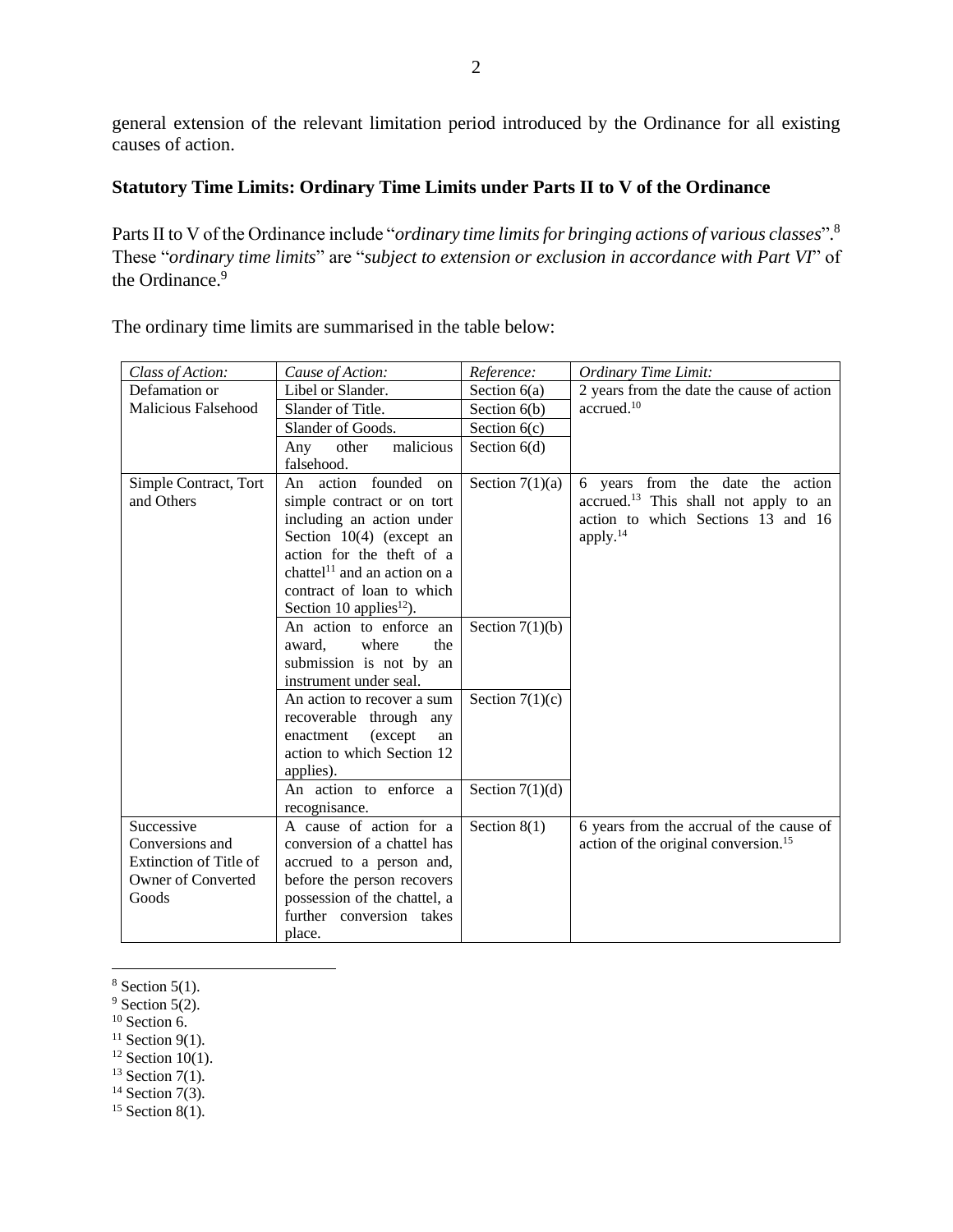|                                        | An action under Section<br>8(1) has accrued to a<br>person and (a) the period<br>prescribed for bringing that<br>action has expired and (b)<br>person<br>has<br>the<br>not<br>recovered possession of the<br>chattel during that period.                                          | Section $8(2)$                                               | Title to a chattel extinguished.                                                                                                                                                                                                                                                                                                                                                                                                                                                                                                                                                                                                                                                  |
|----------------------------------------|-----------------------------------------------------------------------------------------------------------------------------------------------------------------------------------------------------------------------------------------------------------------------------------|--------------------------------------------------------------|-----------------------------------------------------------------------------------------------------------------------------------------------------------------------------------------------------------------------------------------------------------------------------------------------------------------------------------------------------------------------------------------------------------------------------------------------------------------------------------------------------------------------------------------------------------------------------------------------------------------------------------------------------------------------------------|
| Theft of Chattel                       | An action for the theft of a<br>chattel.                                                                                                                                                                                                                                          | Section 9                                                    | Not subject to the limitation period in<br>sections 7(1)(a) and 8(1). <sup>16</sup><br>However, if title to the chattel is<br>extinguished under Section 8(2), the<br>person may not bring an action<br>concerning the theft which occurred<br>before the loss of his title, unless the theft<br>occurred before the conversion from<br>which time began to run for the purposes<br>of Section $8(2).^{17}$                                                                                                                                                                                                                                                                       |
|                                        | Conversion related to the<br>theft of a chattel.                                                                                                                                                                                                                                  | Section $9(3)$                                               | Same rules apply as those in relation to<br>an action for the theft of a chattel above.                                                                                                                                                                                                                                                                                                                                                                                                                                                                                                                                                                                           |
| Certain Loans                          | Action on a contract of loan<br>which $-$ (a) does not<br>provide for repayment of<br>the debt on or before a<br>fixed or determinable date;<br>and<br>(b) does not effectively<br>make the obligation to<br>repay the debt conditional<br>demand<br>on<br>a<br>for<br>repayment. | Section 10                                                   | Time bar prescribed by Section $7(1)(a)$ is<br>not applicable <sup>18</sup> (except where a demand<br>in writing for repayment of a debt under<br>a contract of loan to which Section 10<br>applies is made $-$ (a) by or on behalf of<br>the creditor, or (b) where there are joint<br>creditors, by or on behalf of any one of<br>them). $19$<br>Section 10 does not apply, where in<br>connection with taking the loan, the<br>debtor enters into a collateral obligation<br>to pay the amount of the debt or a part of<br>it on terms which would exclude the<br>application of this section to the contract<br>of loan if they applied directly to<br>repayment of the debt. |
| Action on specialty                    | An action upon specialty.                                                                                                                                                                                                                                                         | Section $11(1)$                                              | 12 years from the date when the cause of<br>action accrued (except where a shorter<br>limitation period is provided under the<br>Ordinance) $^{20}$ .                                                                                                                                                                                                                                                                                                                                                                                                                                                                                                                             |
| Claiming<br>Contribution <sup>21</sup> | action<br>An<br>to<br>recover<br>for<br>contribution<br>any<br>another<br>damage<br>from                                                                                                                                                                                          | Section $12(1)$ ;<br>Part VI does<br>not apply <sup>22</sup> | 2 years from the date the right accrued,<br>such date to be ascertained in terms of                                                                                                                                                                                                                                                                                                                                                                                                                                                                                                                                                                                               |

 $16$  Section 9(1).

<sup>21</sup> For the purposes of Section 12 "*contribution*" means a claim of a contribution by a tortfeasor or a person who has already paid damages to a plaintiff, from another tortfeasor or person whom it is asserted shares the liability in damages, for part of his liability to the plaintiff (Section 12(6)). Importantly, there is no legislative provision in Turks and Caicos for the recovery of contributions between joint tortfeasors in respect of the same damage equivalent to the Civil Liability (Contribution) Act 1978 in England.

 $22$  Section 12(8).

 $17$  Section 9(2).

 $18$  Section 10(1).

 $19$  Section 10(4).

 $20$  Section 11(2).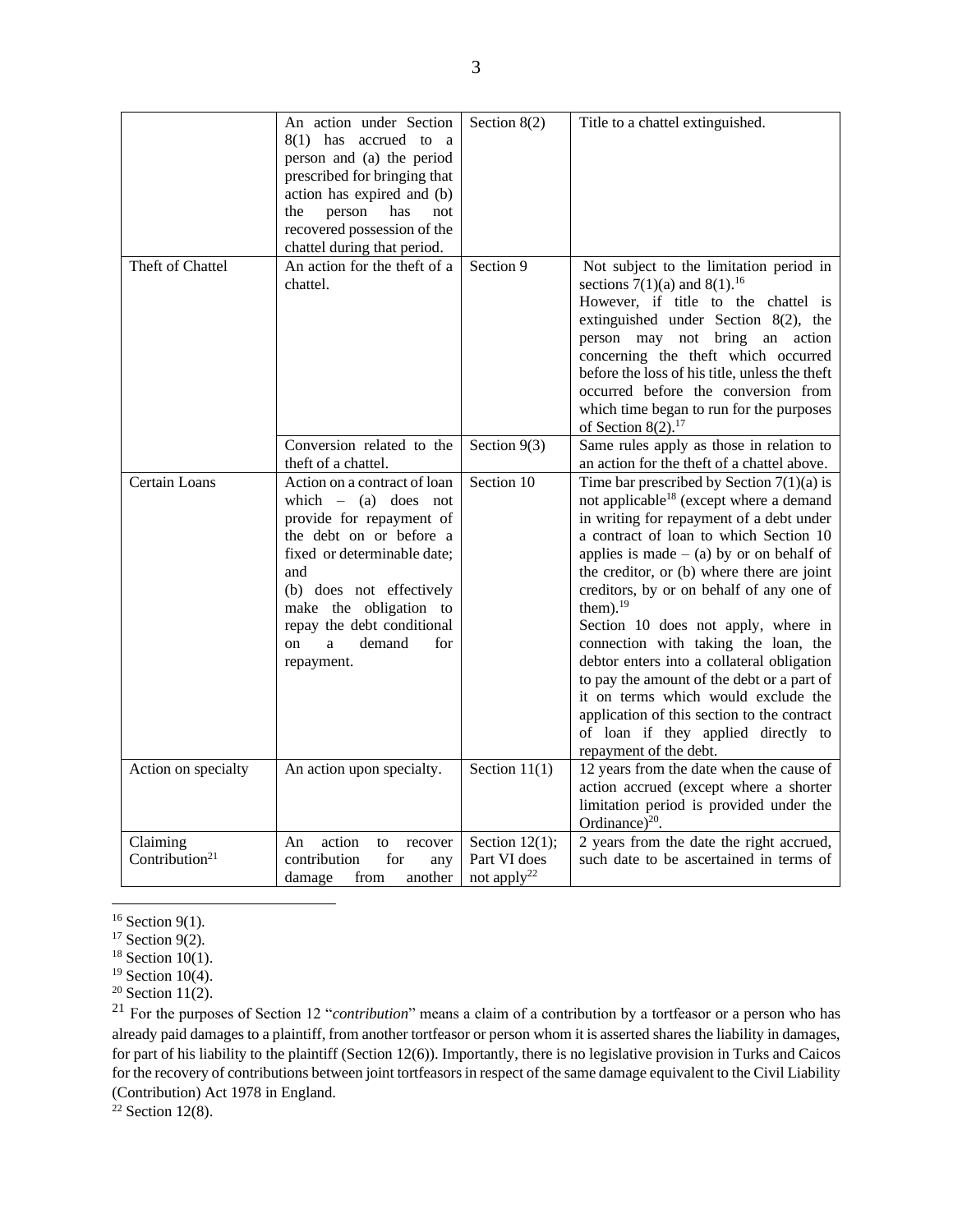|                                                                                                                                       | person.                                                                                                                                                                                                                                                                                                                                                                                                                                                                                                                 | except for<br>Sections 39,                                                                                        | Sections 12(3), 12(4) and $12(5)$ . <sup>24</sup>                                                                                                                                                                                                                                                                                                                                                                                                                                                                                                                                                                                                                                                                                                                                       |
|---------------------------------------------------------------------------------------------------------------------------------------|-------------------------------------------------------------------------------------------------------------------------------------------------------------------------------------------------------------------------------------------------------------------------------------------------------------------------------------------------------------------------------------------------------------------------------------------------------------------------------------------------------------------------|-------------------------------------------------------------------------------------------------------------------|-----------------------------------------------------------------------------------------------------------------------------------------------------------------------------------------------------------------------------------------------------------------------------------------------------------------------------------------------------------------------------------------------------------------------------------------------------------------------------------------------------------------------------------------------------------------------------------------------------------------------------------------------------------------------------------------------------------------------------------------------------------------------------------------|
|                                                                                                                                       |                                                                                                                                                                                                                                                                                                                                                                                                                                                                                                                         | 44 and 47.23                                                                                                      |                                                                                                                                                                                                                                                                                                                                                                                                                                                                                                                                                                                                                                                                                                                                                                                         |
| Action for Personal<br>Injury (includes any<br>disease or impairment<br>of a person's physical<br>or mental condition <sup>25</sup> ) | An action for damages for<br>negligence, nuisance or<br>breach of duty, whether the<br>duty exists (a) because of a<br>contract or of a provision<br>made by or under any<br>(b)<br>enactment<br><b>or</b><br>of<br>independently<br>the<br>contract or provision stated<br>in (a) above, where the<br>damages claimed by the<br>plaintiff consist<br>of<br><b>or</b><br>include<br>damages<br>for<br><sub>a</sub><br>the<br>personal<br>injury<br>to<br>plaintiff<br>another<br><sub>or</sub><br>person. <sup>26</sup> | Section $13(2)$<br>subject to<br>Section $13(3)$                                                                  | 3 years from:<br>(a) the date the cause of action accrued;<br>or<br>(b) the date of knowledge, if later than<br>the date in paragraph (a), of the<br>person injured <sup>27</sup> , subject to Section<br>$13(3)$ .<br>If an injured person dies before the end of<br>the period specified in Section $13(2)$ , the<br>applicable period regarding the cause of<br>action surviving for the benefit of the<br>deceased's estate shall be 3 years from:<br>(a) the date of death; or<br>$(b)$ the<br>date<br>of<br>the<br>personal<br>representative's<br>knowledge <sup>28</sup> ,                                                                                                                                                                                                      |
|                                                                                                                                       |                                                                                                                                                                                                                                                                                                                                                                                                                                                                                                                         |                                                                                                                   | whichever is later. <sup>29</sup>                                                                                                                                                                                                                                                                                                                                                                                                                                                                                                                                                                                                                                                                                                                                                       |
| Action under Fatal<br><b>Accidents Ordinance</b>                                                                                      | Fatal accident claim.                                                                                                                                                                                                                                                                                                                                                                                                                                                                                                   | Section 14<br>(Part VI of the<br>Ordinance<br>inapplicable<br>except<br>Sections 39,<br>46 and 47 <sup>30</sup> ) | Generally,<br>time limits<br>under<br>the<br>Ordinance shall not apply to an action<br>under the Fatal Accidents Ordinance but<br>such action shall not be brought after the<br>expiration of 1 year from the date of<br>death. <sup>31</sup><br>An action under the Fatal Accidents<br>Ordinance shall not be brought if the<br>death occurred when the injured person<br>could no longer maintain an action to<br>receive damages for the injury, whether<br>because of a time limit under the<br>Ordinance or any other enactment, or for<br>any reason. <sup>32</sup><br>Where an action by an injured person<br>would have been barred under Section<br>13, that time limit would not be<br>overridden by Section 46 (discretionary<br>exclusion of time limit for personal injury |

<sup>&</sup>lt;sup>23</sup> Section 12(7).

 $24$  Section 12(2).

<sup>&</sup>lt;sup>25</sup> Section 2(1).

 $26$  Section 13(1).

 $27$  Section 13(2).

<sup>&</sup>lt;sup>28</sup> Pursuant to Section 13(4), consideration shall be given to knowledge acquired by a personal representative while he was a personal representative or previously. Under Section 10(5), if there is more than one personal representative and their dates of knowledge are different, Section 13(3)(b) shall be read as referring to the earliest of those dates.

 $29$  Section 13(3).

 $30$  Sections 14(4) and 14(5).

 $32$  Section 14(1).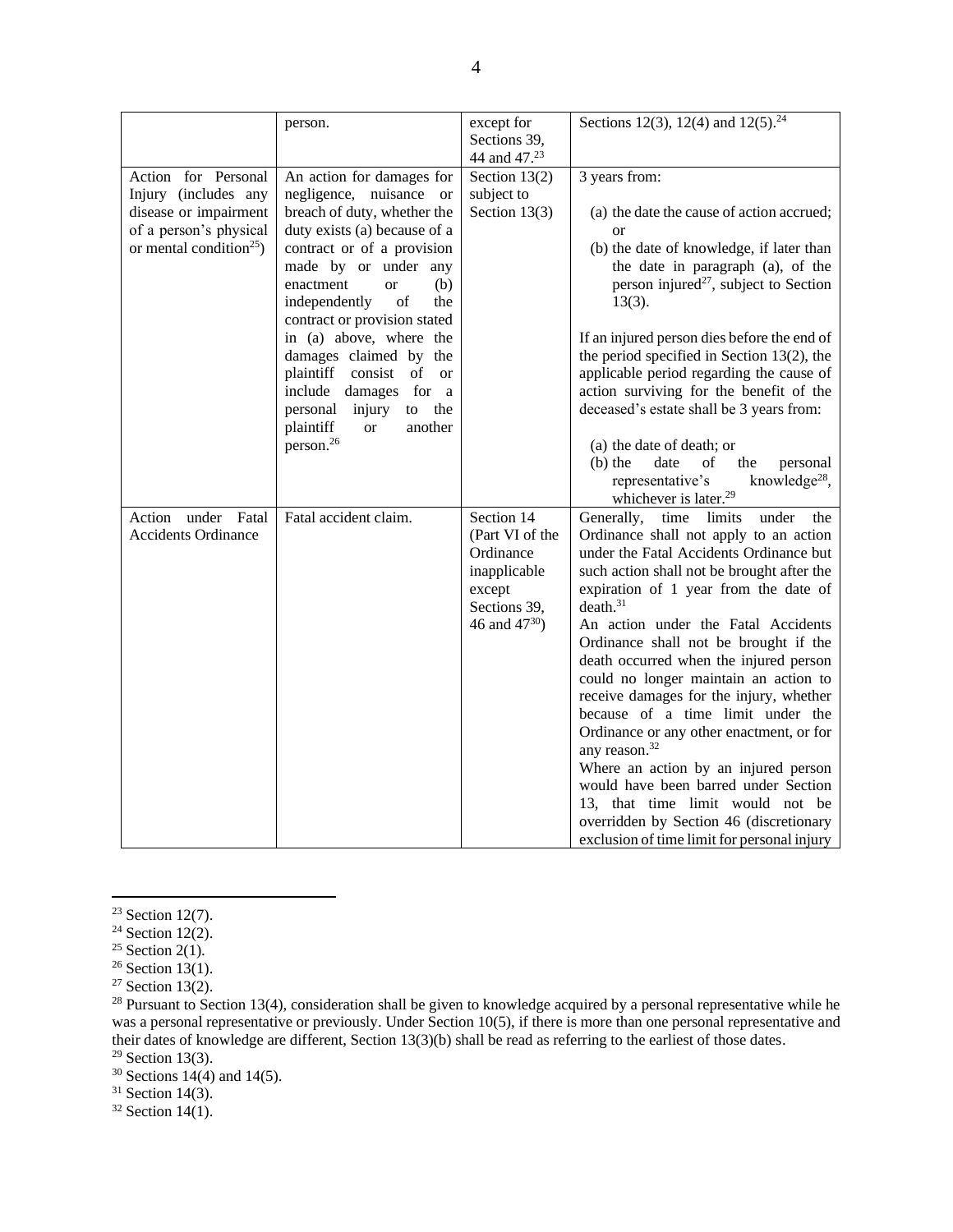|                                                                                                        |                                                                                                                                                                                                                                                                                                       |                         | or death). $33$                                                                                                                                                                                                                                                                                                                                                                                                                                                                                                                                                                                                       |
|--------------------------------------------------------------------------------------------------------|-------------------------------------------------------------------------------------------------------------------------------------------------------------------------------------------------------------------------------------------------------------------------------------------------------|-------------------------|-----------------------------------------------------------------------------------------------------------------------------------------------------------------------------------------------------------------------------------------------------------------------------------------------------------------------------------------------------------------------------------------------------------------------------------------------------------------------------------------------------------------------------------------------------------------------------------------------------------------------|
| Negligence action<br>where facts relevant<br>to cause of action are<br>not known at date of<br>accrual | An action for damages for<br>negligence (except actions<br>which<br>Section<br>to<br>13<br>applies) where the starting<br>date of calculating the<br>limitation period falls after<br>the date the cause of action<br>accrued. <sup>34</sup>                                                          | Section 16              | 6 years from the date the cause of action<br>accrued <sup>35</sup> or 3 years from the starting<br>date <sup>36</sup> if that period expires later that<br>under Section $16(2)(a)^{37}$ , but can be<br>extended under Section 40.                                                                                                                                                                                                                                                                                                                                                                                   |
| Negligence action not<br>involving personal<br>injury                                                  | An action for damages of<br>negligence, not being an<br>action to which Section 13<br>(negligence,<br>applies<br>nuisance or breach of duty<br>where the damages claimed<br>consist or include damages<br>for a personal injury to the<br>plaintiff<br>another<br><b>or</b><br>person). <sup>38</sup> | Section 17              | 15 years from the date an act or omission<br>occurred (a) which is alleged to constitute<br>negligence, and (b) which is alleged to be<br>attributed to the damages claimed, in<br>whole or in part. <sup>39</sup> If there is more than<br>one date, the date applicable is the last of<br>the dates. <sup>40</sup><br>The time bar applies notwithstanding that<br>(a) the cause of action has not yet accrued<br>or (b) the starting date under Section 16<br>has not yet occurred before the end of the<br>limitation period<br>prescribed<br>under<br>Section 17.41                                              |
| <b>Actions to Recover</b><br>Land and Rent                                                             | An action to recover land<br>(except an action to recover<br>land by prescription under<br>the<br>Registered<br>Land<br>Ordinance). <sup>42</sup>                                                                                                                                                     | Part III,<br>Section 18 | 12 years from the date the right of action<br>accrued, or if it accrued first to some<br>other person through whom the person<br>seeking to recover land claims, to that<br>person. <sup>43</sup><br>Where:<br>(a) the estate or interest claimed was an<br>interest in reversion or remainder or<br>other future estate or interest, and<br>the right of action to recover the<br>land accrued on the date the estate<br>or interest fell into possession by<br>the determination of the preceding<br>estate or interest; and<br>(b) the person entitled to the preceding<br>estate or interest, not being a term of |

<sup>&</sup>lt;sup>33</sup> Section 14(2).

<sup>43</sup> *Ibid*.

<sup>&</sup>lt;sup>34</sup> Section 16(1).

 $35$  Section 16(2)(a).

 $36$  Pursuant to Section 16(3), the starting date for calculating the limitation period prescribed under Section 16(2)(b) is the earliest date which the plaintiff or any person in whom the cause of action was vested before him first had both the knowledge required for bringing an action for damages for the relevant damage and a right to bring such an action. The requisite knowledge for the purposes of Section 16 is defined under Sections  $16(4) - 16(8)$ .

 $37$  Section 16(2)(b).

 $38$  Section 13(1).

 $39$  Section 17(1).

 $40$  Section 17(2).

 $41$  Section 17(3).  $42$  Section 18(1).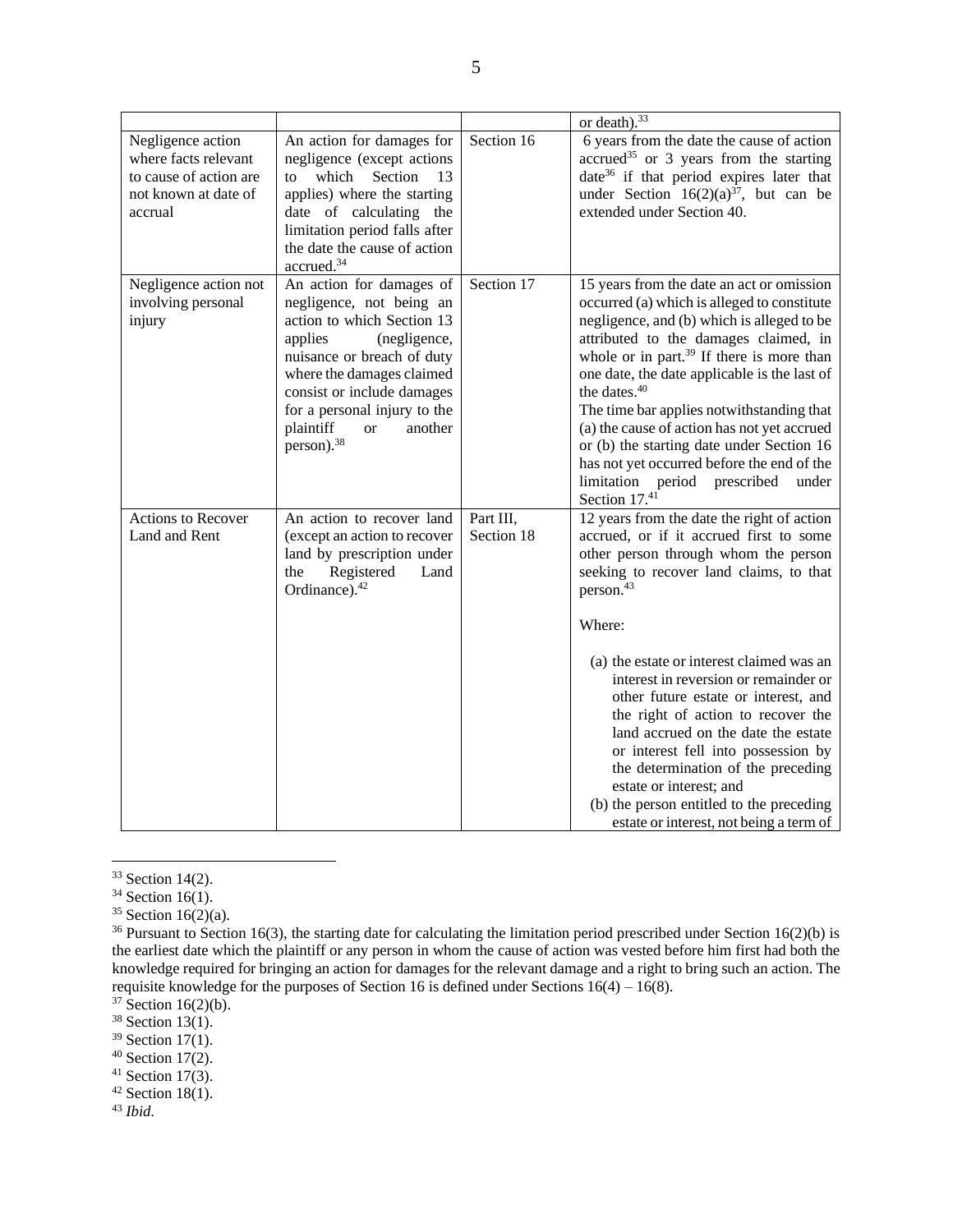|                                                                                                  |                                                                                                                                                                                                                                                                                                                                           |            | absolute,<br>years<br>was<br>not<br>in<br>possession of the land on that date –<br>12 years from the date the right of<br>action accrued to the person entitled<br>to the person entitled to the<br>preceding estate or interest, or 6<br>years from the date the right of<br>action accrued to the person entitled<br>to the succeeding estate or interest,<br>$last^{44}$<br>whichever<br>expires<br>(inapplicable to an estate or interest<br>which falls into possession on the<br>determination of an entailed estate<br>and might have been barred by the<br>person entitled to the entailed<br>interest $45$ ). |
|--------------------------------------------------------------------------------------------------|-------------------------------------------------------------------------------------------------------------------------------------------------------------------------------------------------------------------------------------------------------------------------------------------------------------------------------------------|------------|------------------------------------------------------------------------------------------------------------------------------------------------------------------------------------------------------------------------------------------------------------------------------------------------------------------------------------------------------------------------------------------------------------------------------------------------------------------------------------------------------------------------------------------------------------------------------------------------------------------------|
|                                                                                                  | action<br>An<br>to<br>recover<br>foreshore. <sup>46</sup>                                                                                                                                                                                                                                                                                 | Section 19 | Time bars prescribed under Section 18<br>applicable<br>with<br>the<br>necessary<br>modifications. <sup>47</sup>                                                                                                                                                                                                                                                                                                                                                                                                                                                                                                        |
|                                                                                                  | An action to recover rent or<br>damages for arrears of rent.                                                                                                                                                                                                                                                                              | Section 31 | 6 years from the date the arrears became<br>due.                                                                                                                                                                                                                                                                                                                                                                                                                                                                                                                                                                       |
|                                                                                                  | An action to recover money<br>secured by charge.                                                                                                                                                                                                                                                                                          | Section 32 | An action to recover a principal sum of<br>money secured by a charge on real or<br>personal property or proceeds of land -<br>12 years from the date the right to receive<br>the money accrued; <sup>48</sup><br>An action for the enforcement of a charge<br>$-12$ years from the date the right to<br>enforce a charge accrued; $49$<br>An action to recover arrears of interest<br>payable to a sum of money secured by a<br>charge or to proceeds of the sale of land,<br>or damages for such arrears $-6$ years<br>from the date the interest became due. <sup>50</sup>                                           |
| Actions<br>for<br>trust<br>the<br>property<br>or<br>personal<br>of<br>estate<br>deceased persons | An action for trust property<br>(except actions brought by<br>a beneficiary under a trust<br>for fraud or fraudulent<br>breach of trust to which the<br>trustee was a party or privy<br>$to$ <sup>51</sup> or actions to recover<br>trust<br>property<br>the<br><b>or</b><br>of<br>proceeds<br>the<br>trust<br>property in the possession | Section 33 | 6 years from the date the right of action<br>accrued. <sup>53</sup>                                                                                                                                                                                                                                                                                                                                                                                                                                                                                                                                                    |

<sup>&</sup>lt;sup>44</sup> Section 18(2).

<sup>50</sup> Section 32(4).

 $45$  Section 18(3).

<sup>46</sup> Pursuant to Section 19(2), "*foreshore*" for the purposes of Section 19 means the shore and bed of the sea and of any tidal water, below the line of the medium high tide between the spring tides and the neap tides.

 $47$  Section 19(1).

 $48$  Section 32(1).

 $49$  Section 32(2).

 $51$  Section 33(1)(a).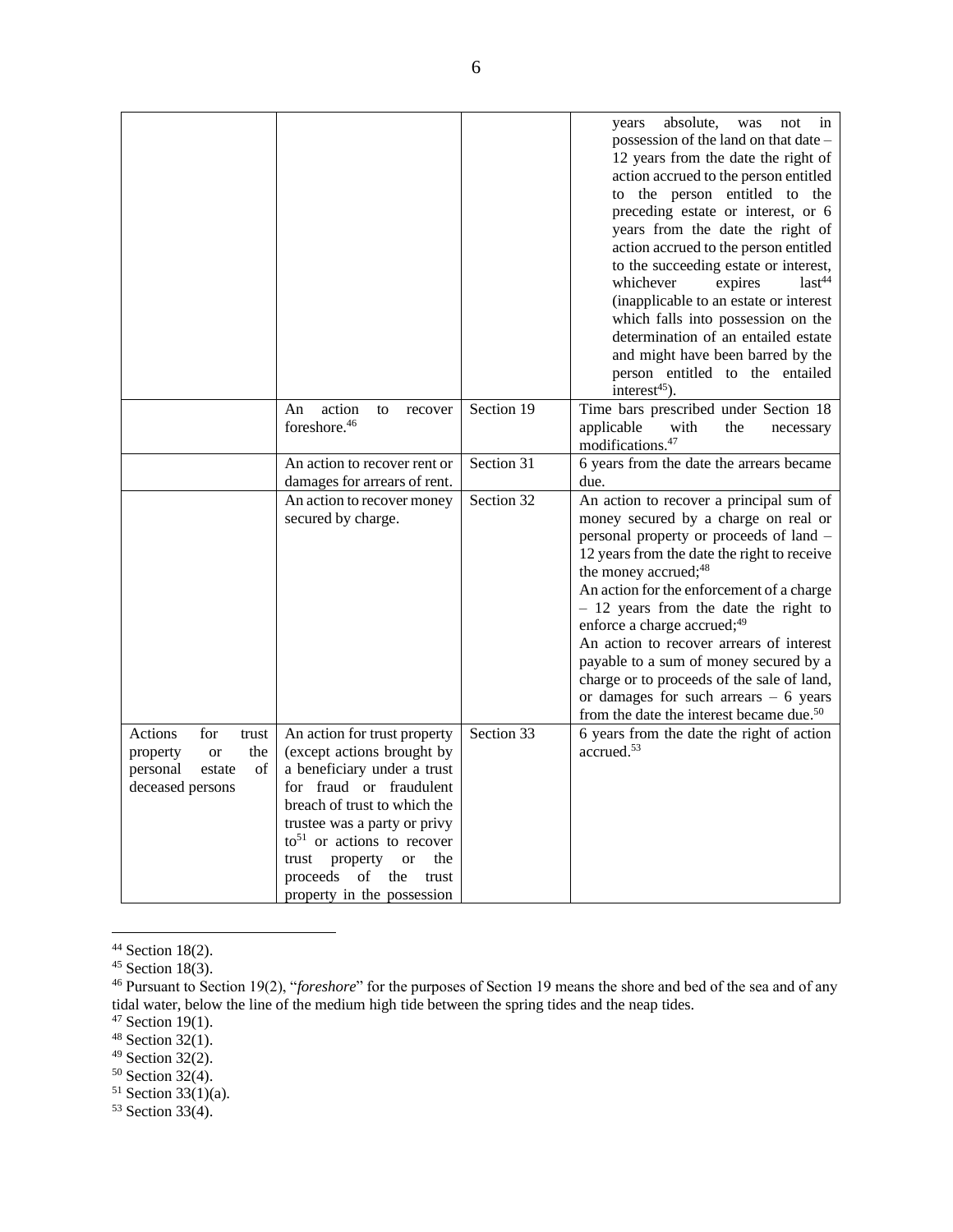|                       | of the trustee or previously<br>received by the trustee and<br>converted to his use). <sup>52</sup><br>An action to claim personal | Section 34 | An action for a claim to the personal                                                                                                                                                                                                                                                                                                                                                               |
|-----------------------|------------------------------------------------------------------------------------------------------------------------------------|------------|-----------------------------------------------------------------------------------------------------------------------------------------------------------------------------------------------------------------------------------------------------------------------------------------------------------------------------------------------------------------------------------------------------|
|                       | estate of deceased person.                                                                                                         |            | estate of a deceased person or to a share<br>or interest in the estate, whether under a<br>will or on intestacy $-12$ years from the<br>date the right to receive the share or<br>interest accrued; <sup>54</sup><br>An action to recover arrears of interest<br>for a legacy or damages of the arrears $-6$<br>years from the date the interest became<br>due. $55$                                |
| Miscellaneous actions | An action for an account.                                                                                                          | Section 35 | Limitation period applicable to the claim<br>which is the basis of the duty to account.                                                                                                                                                                                                                                                                                                             |
|                       | action<br>enforce<br>An<br>to<br>judgment.                                                                                         | Section 36 | 6 years from the date on which the<br>judgment became enforceable <sup>56</sup> , and in<br>the case of arrears of interest for a<br>judgment $debt - 6$ years from the date the<br>interest became due. <sup>57</sup>                                                                                                                                                                              |
|                       | action<br>An<br>recover<br>to<br>claim<br>overpayment<br><b>or</b><br>underpayment<br>on<br>remuneration.                          | Section 37 | An action to recover money paid by way<br>remuneration<br>of<br><b>or</b><br>purported<br>remuneration under a mistake where it<br>results in overpayment $-3$ years from the<br>date of discovery of that payment; 58<br>An action to claim money from an<br>employer, for money not paid in forms of<br>remuneration $-3$ years from the date of<br>discovery of that underpayment. <sup>59</sup> |
|                       | action<br>An<br>to<br>recover<br>property obtained through<br>unlawful conduct                                                     | Section 38 | Time limits prescribed under<br>the<br>Ordinance<br>applicable<br>not<br>to<br>any<br>proceedings for the recovery of proceeds<br>of crime under the Proceeds of Crime<br>Ordinance. <sup>60</sup><br>Section 102 of the Proceeds of crime<br>Ordinance applies to actions for a<br>recovery order for recoverable property,<br>including an external order under that<br>Ordinance. <sup>61</sup>  |

# **Date of Knowledge for Limitation Periods in Actions for Personal Injury**

Section 15 of the Ordinance concerns reference in Section 13 (actions for damages for negligence,

- <sup>58</sup> Section 37(1).
- <sup>59</sup> Section 37(2).
- $60$  Section 38(2).

 $52$  Section 32(1)(b).

<sup>54</sup> Section 34(a).

 $55$  Section 34(b).

<sup>56</sup> Section 36(1).

<sup>57</sup> Section 36(2).

 $61$  Section 38(1).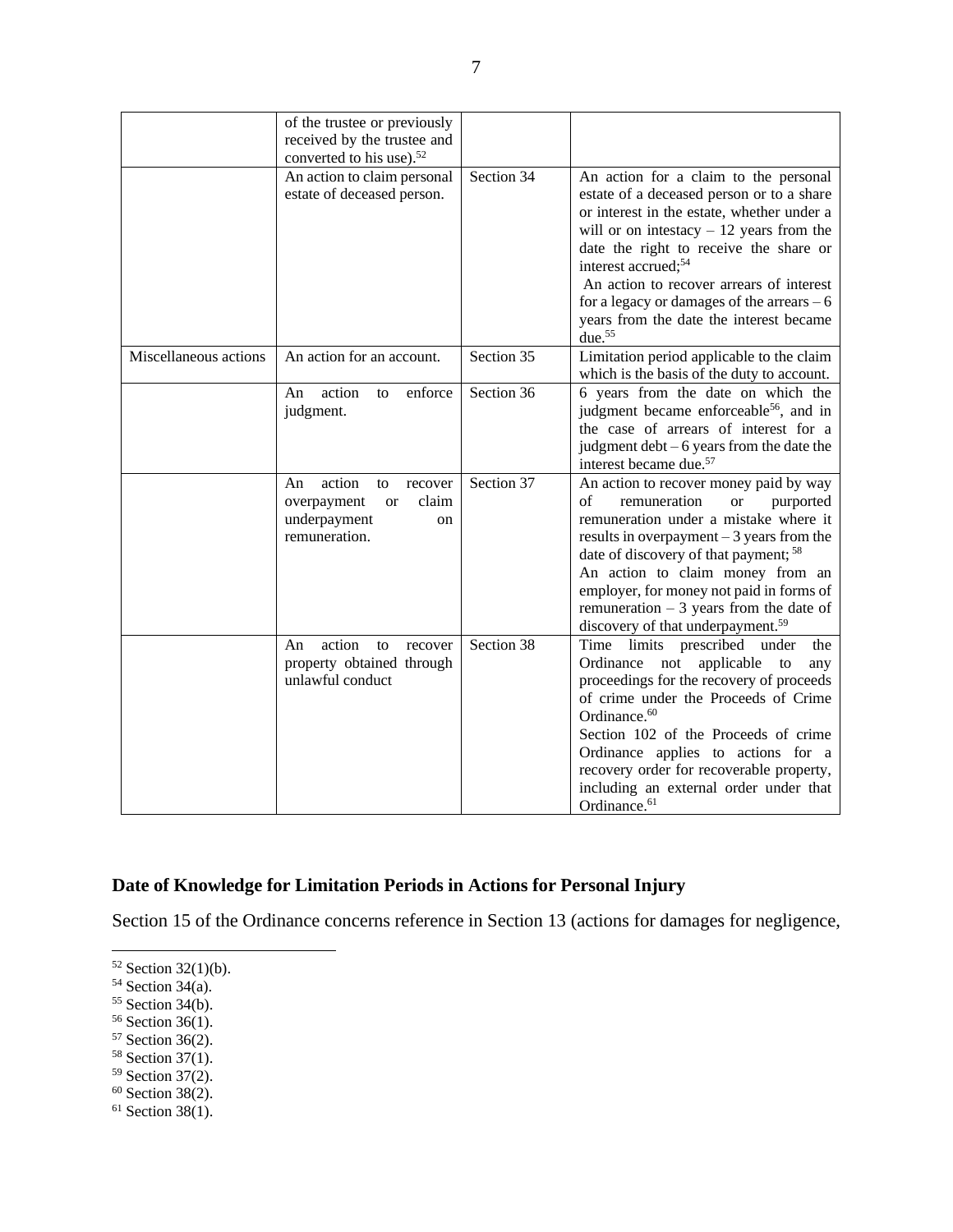nuisance or breach of duty) to a person's date of knowledge. This is a reference to the date the person first had knowledge: 62

- (a) that the injury in question was significant;
- (b) that the injury was attributable in whole or in part to the act or omission which is alleged to constitute negligence, nuisance or breach of duty;
- (c) of the identity of the defendant; and
- (d) if it is alleged that the act or omission was that of a person other than the defendant, of the identity of that person and the additional facts, supporting the bringing of an action against the defendant,

and knowledge that an act or omission did or did not, as a matter of law, involve negligence, nuisance or breach of duty is irrelevant.

In the context of a person's date of knowledge as provided by Section 15, an injury is "*significant*" if the person whose date of knowledge is in question would reasonably have considered it sufficiently serious to justify his instituting proceedings for damages against a defendant who did not dispute liability and was able to satisfy a judgment.<sup>63</sup> This provision seems to have in mind disregarding any disincentive or discouragement from the vagaries of litigation in determining whether the injured person regarded their claim significant enough to bring a court action.

There is also a degree of constructive knowledge in terms of the definition of a person's date of knowledge in relation to limitation periods. Section 15(3) provides that, for the purposes of the date of knowledge provisions in Section 15, a person's knowledge includes knowledge which he might reasonably have been expected to acquire-

- (a) from the facts observable or ascertainable by him;
- (b) from the facts ascertainable by him with the help of medical or other appropriate expert advice which is reasonable for him to seek.

However, "*a person shall not be fixed under subsection (3) with knowledge of a fact ascertainable only with the help of expert advice, as long as the person has taken all reasonable steps to obtain and where appropriate, act on that advice.*" 64

## **Actions to Recover Land and Rent: Accrual of Right of Action**

Sections 20 to 26 of the Ordinance set out the rules applicable to the determination of the date, on which the right of action accrues to the person in actions to recover land and rate.

#### *Present interest in land (Section 20)*

Where a person bringing an action to recover land or another person through whom he claims has been in possession of land, and has while entitled to land been dispossessed or discontinued of his

 $62$  Section 15(1).

 $63$  Section 15(2).

<sup>&</sup>lt;sup>64</sup> Section 15(4).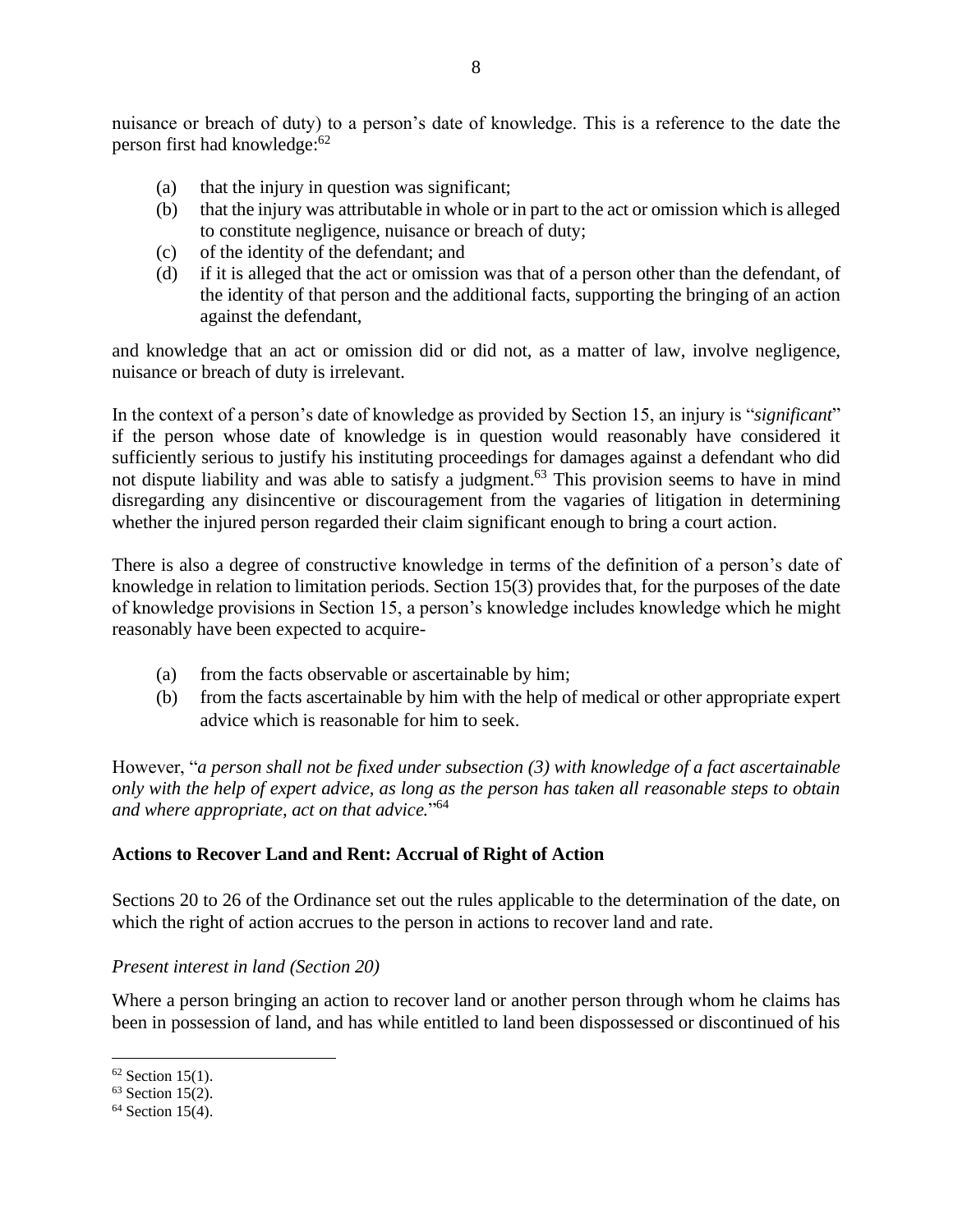possession, the person's right of action accrues on the date of the dispossession or discontinuance.<sup>65</sup>

Where an action is brought to recover land of a deceased person under a will or on intestacy, and the deceased person was on the date of his death in possession of the land or was the last person entitled to the land to be in possession of it, the right of action accrues on the date of his death.<sup>66</sup>

In the circumstances where an action is brought to recover land, by other means than by a will, which is an estate or interest in possession assured to the person bringing the claim or to someone through whom such person claims and (a) the person making the assurance was on the date of the assurance in possession of the land or (b) the person claiming has not been in possession of the land by virtue of the assurance, the right of action accrues on the date of the assurance.<sup>67</sup>

## *Future interest in land (Section 21)*

A right of action to recover land where the estate or interest claimed was one in reversion or remainder or any other future share or interest, and a person has not taken possession of the land by virtue of the estate or interest claimed is treated as having accrued on the date the estate or interest fell into possession by the determination of the preceding estate or interest.<sup>68</sup>

## *Land subject to tenancy without lease (Section 22)*

The right of action for a person entitled to land subject to tenancy accrues on the date the tenancy is determined. 69

For the purposes of Section 22, a periodic tenancy without a lease in writing is treated as being determined at the expiration of the first period.<sup>70</sup>

Where rent has subsequently been received on the tenancy, the right of action is treated as having accrued on the date of the last receipt of the rent.<sup>71</sup>

#### *Land subject to tenancy with lease (Section 23)*

A right of action to recover land by a person rightfully entitled to it is treated as having accrued on the date when the rent was first received by the person wrongfully claiming to be entitled to that land (and not on the date of determination of the lease).<sup>72</sup>

For this provision to apply, the following conditions have to be satisfied:

(a) a person is in possession of land by virtue of a lease in writing for a rent of not less than \$12

- <sup>67</sup> Section 20(3).
- <sup>68</sup> Section 21.
- $69$  Section 22(1).
- <sup>70</sup> Section 22(2).
- $71$  Section 22(3).
- <sup>72</sup> Section 23(1).

 $65$  Section 20(1).

<sup>&</sup>lt;sup>66</sup> Section 20(2).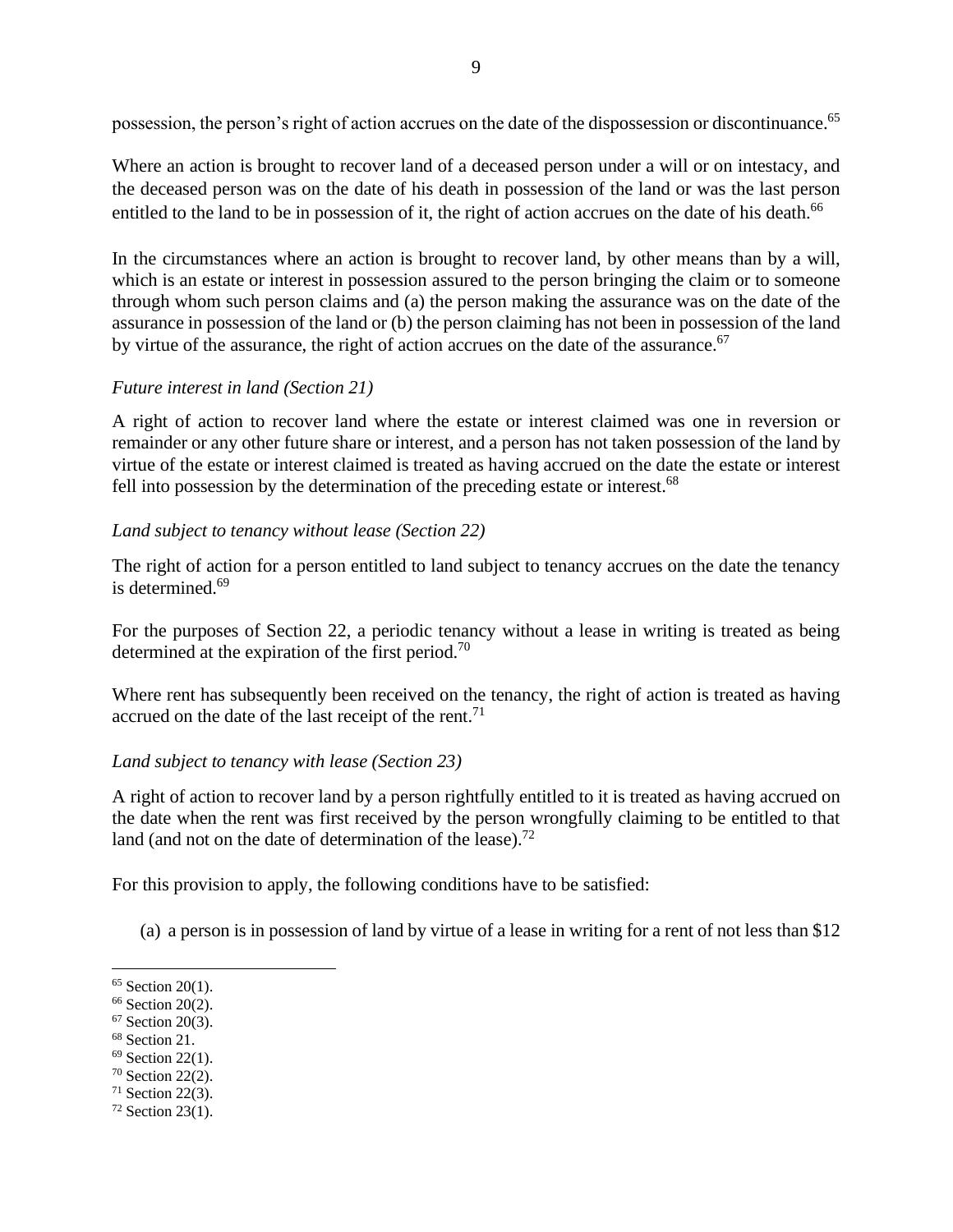*per annum*;

- (b) the rent is received by a person wrongfully claiming to be entitles to such land in reversion immediately expectant on the determination of the lease; and
- (c) the person rightfully entitled to the land does not receive the rent.<sup>73</sup>

Section 23 is inapplicable to leases granted by the Crown, to which special rules regarding the accrual of action apply.<sup>74</sup>

### *Forfeiture or breach of condition (Section 24)*

A right of action to recover land because of a forfeiture or breach of condition is treated as having accrued on the date the forfeiture was incurred or the breach to the condition occurred.<sup>75</sup>

However, if a right of action because of a forfeiture or breach of condition (a) has accrued to a person entitled to an estate or interest in reversion or remainder, and (b) the land was not recovered because of that right, the right of action is only treated as having accrued to such person at the time his estate or interest fell into possession, as if the forfeiture or breach of condition had not occurred. 76

### **Actions to Recover Land and Rent: Circumstances under which the Right of Action is not to Accrue or Continue**

Sections 25 and 26 of the Ordinance set out the circumstances under which the right of action to recover land is not treated as having accrued.

#### *Unless a person is in adverse possession*

A right of action to recover land shall not be treated as having accrued unless a person is in adverse possession of the land.<sup>77</sup> Where a right of action is treated as accruing on a certain date on which there is no adverse possession, the right of action shall not be treated as accruing until adverse possession is taken of the land.<sup>78</sup>

Where a right of action to recover land has accrued, and before such right is barred the land ceases to be in adverse possession, the right of action shall no longer be treated as having accrued. No fresh right of action shall be treated as accruing until the land is again taken in adverse possession.<sup>79</sup>

Pursuant to Section 25(4), "*adverse possession*" for the purposes of Section 25 means acquiring possession of land by prescription pursuant to Section 135 of the Registered Land Ordinance.

In determining whether a person occupying land is in adverse possession thereof, an assumption

- <sup>74</sup> Section 23(3).
- <sup>75</sup> Section 24(1).
- <sup>76</sup> Section 24(2).
- $77$  Section 25(1).
- <sup>78</sup> Section 25(2).
- <sup>79</sup> Section 25(3).

<sup>73</sup> Section 23(2).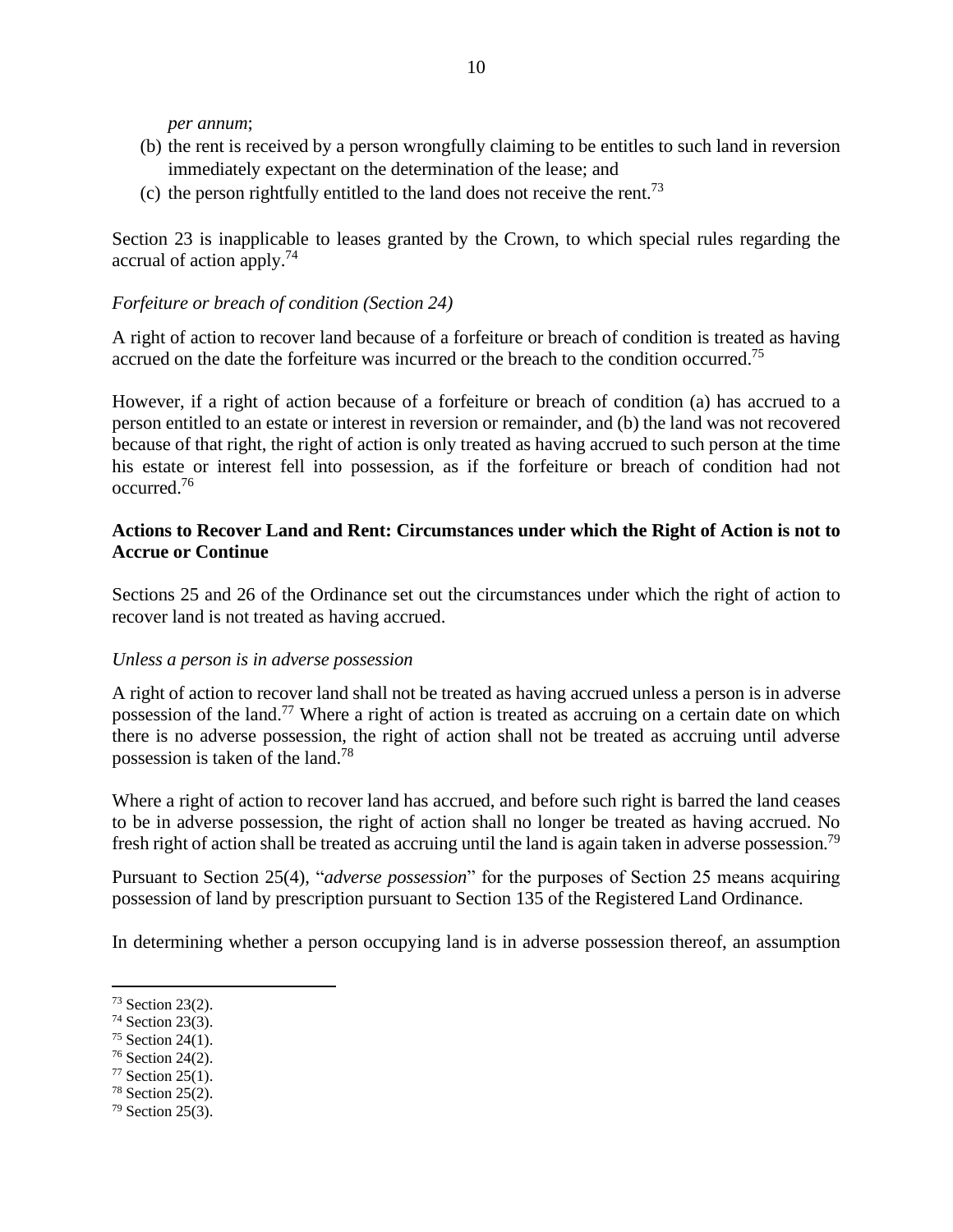should not be made by implication merely because a person's occupation is not inconsistent with the owner's present or future enjoyment of the land that the occupation is by permission of the person entitled to the land.<sup>80</sup> The court shall take into account the actual knowledge of the owner of the land regarding the adverse possession thereof.<sup>81</sup>

## *Possession by beneficiary*

A right of action is not treated as accruing to a person in whom the land which is subject to a trust is vested as a trustee or beneficiary during possession of such land by a person entitled to beneficial interest therein. 82

## **Extinction of Title to the Land**

Generally, the title to land is extinguished at the expiration of the limitation period prescribed by the Ordinance, and with respect to the land acquired by prescription pursuant to the provisions of the Registered Land Ordinance – at the completion of registration of the land.<sup>83</sup>

## **Application of the Ordinance to Land Held in Trust**

The Ordinance applies to equitable interests in land in the same way it does to legal estates, save for the exclusion of the limitation period for the following actions:

- (a) actions by a beneficiary for fraud or fraudulent breach of trust to which the trustee was a party or privy to; and
- (b) actions to recover from the trustee trust property or the proceeds thereof in possession of the trustee or previously received by the trustee and converted to his use.<sup>84</sup>

A right of action is treated as having accrued to a person entitled in possession to an equitable interest on the same date and in the same manner as it would if the person's interest were a legal estate in the land. 85

Where land is held upon trust and the limitation period prescribed by the Ordinance for the bringing of an action by a trustee to recover the land has expired, the trustee's estate is not extinguished if the right of action has not accrued to the beneficiary or has not been barred by the Ordinance.<sup>86</sup> However, where a right of action has been barred by the Ordinance, the estate of the trustee is extinguished.<sup>87</sup>

An action to recover the land held upon trust may also be brought by the trustee on behalf of a person entitled to beneficial interest in possession in the land whose right of action has not been

- <sup>82</sup> Section 26
- <sup>83</sup> Section 27
- $84$  Section 28(1)
- <sup>85</sup> Section 28(2)
- <sup>86</sup> Section 28(3)
- <sup>87</sup> Section 28(4)

<sup>80</sup> Section 25(6)

 $81$  Section 25(7)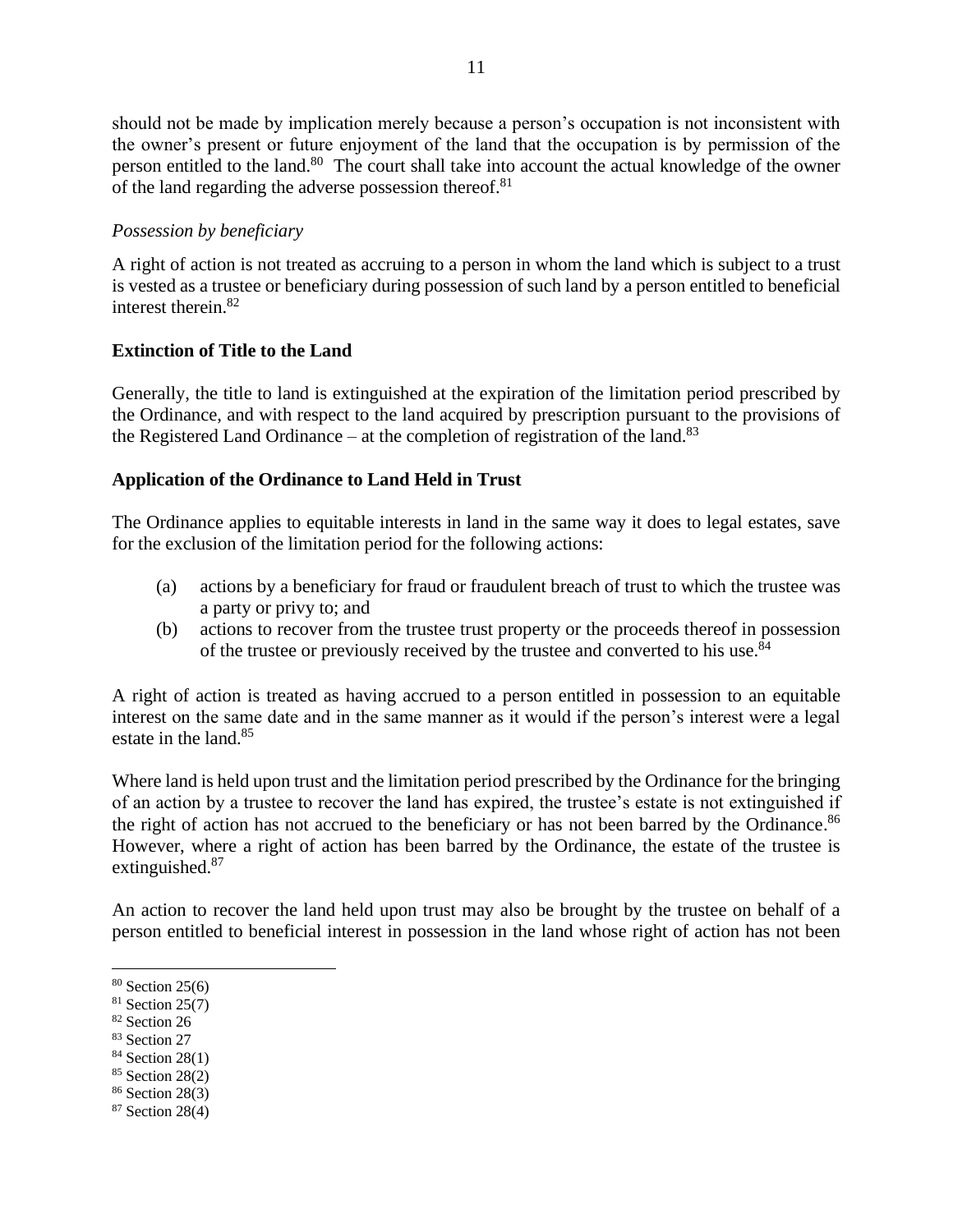barred by the Ordinance, notwithstanding that the trustee's right of action would have been barred otherwise. 88

#### **Administration: Dating Back to Death**

In actions for the recovery of land, an administrator of the estate is treated as claiming as if there has been no interval of time between the death of the deceased and the grant of the letters of administration. 89

#### **Cure of Defective Disentailing Assurance**

Where a person entitled in remainder to an entailed interest in land either (i) makes an assurance of his interest which fails to bar the issue in tail, or the estate and interest taking effect on the determination of the entailed interest, or (ii) fails to bar the estate and interest only, and a person takes possession of the land because of the assurance; and where such person or another person is in possession of the land for 12 years from the commencement of the time when the assurance could have operated as an effective bar – the assurance operates immediately and is treated as having always operated to bar the issue in tail and the estate and interest taking effect on the determination of the entailed interest. 90

The time when the assurance could have operated is considered to be the time at which the assurance, had it been executed by the person entitled to entailed interest, would have operated without the consent of any other person to bar the issue in tail and the estate and interest taking effect in the determination of the entailed interest.<sup>91</sup>

#### **Extension or Exclusion of Ordinary Time Limits**

Part VI of the Ordinance sets out the rules that either extend the ordinary time limits provided for in Parts II to V of the Ordinance, or exclude their application to particular actions under particular circumstances.

#### **Time Limits for Children and a Person under Disability**

Section 39 modifies the statutory limitation periods in relation to those under disability, which by virtue of Section 2(2) includes children<sup>92</sup> and persons with a mental disability.

For the purposes of the Ordinance a person has mental disability if he (a) suffers a disability the effect of which is that the person is unable to make reasonable judgment for any matter relating to the person or the person's property, including an intellectual disability, a psychiatric condition, an acquired brain injury or dementia; or (b) is incapable of managing and administering his property and affairs by reason of a mental disorder within the meaning of the Mental Health Ordinance or

<sup>88</sup> Section 28(5).

<sup>89</sup> Section 29.

<sup>90</sup> Sections 30(1) and 30(2).

 $91$  Section 30(3).

 $92$  A "*child*", pursuant to Section 2(1), is any person who is under the age of eighteen years.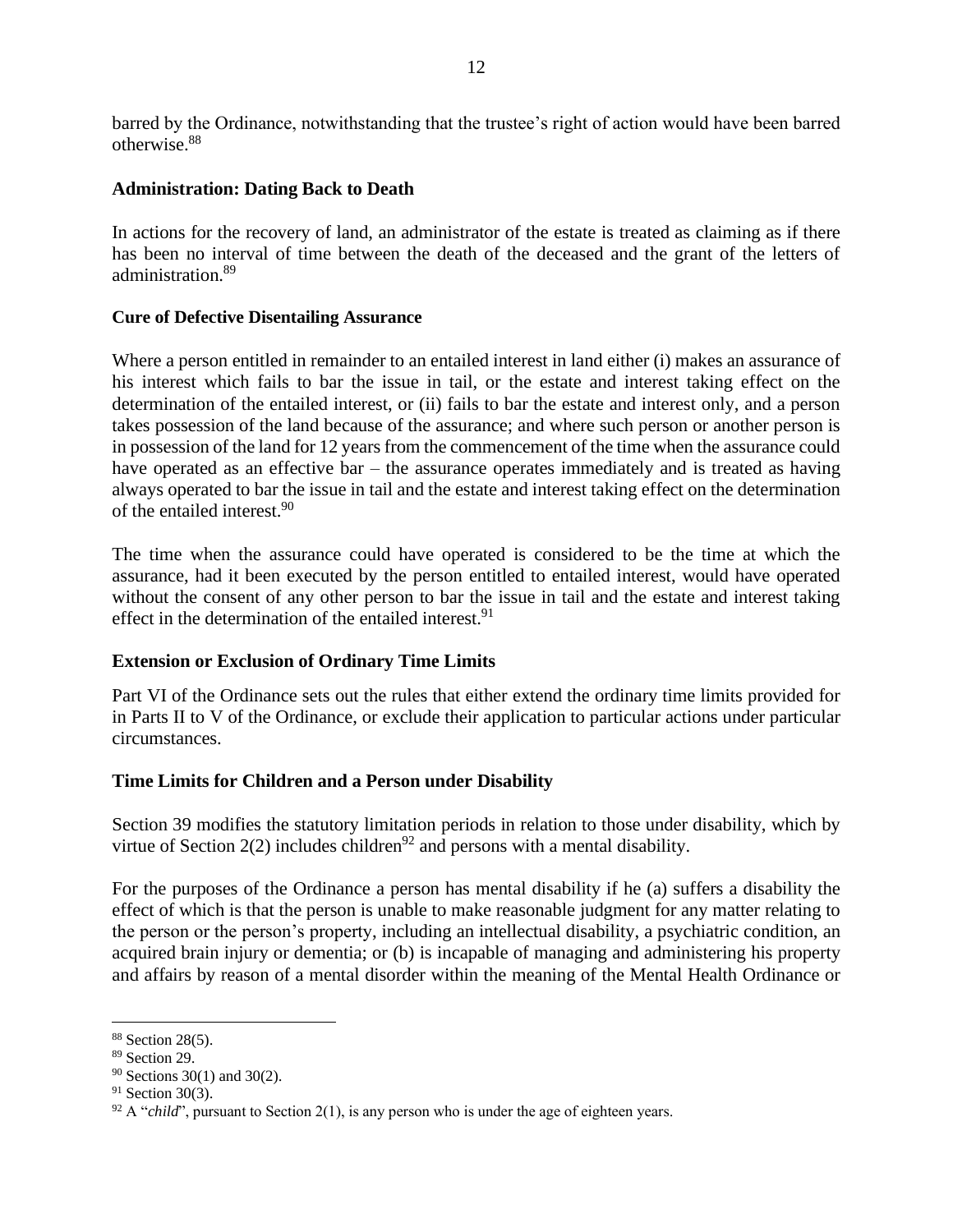any other enactment. 93

The general limitation period for persons who were under disability at the time the right of action accrued is 6 years from the date the person ceases to be under disability or from his death, whichever occurs first. In the case of an action for libel or slander, the limitation period is reduced to 1 year from the date the person ceases to be under disability<sup>94</sup>, and with respect to an action for slander of title, slander of goods or other malicious falsehood – 1 year from the date the person ceases to be under disability or from his death.<sup>95</sup> With respect to actions upon specialty and actions for personal injury brought by those under disability the limitation periods are 2 years<sup>96</sup> and 3 years<sup>97</sup> respectively from the date the person ceases to be under disability or from his death.<sup>98</sup>

If a right of action which has accrued to a person under a disability accrues to another person under disability on the death of the first person under disability, no further extension of time is afforded by reason of the disability of the second person.<sup>99</sup>

The modification of limitation period under Section 39 does not apply where the right of action first accrued to a person who is not under a disability, through whom the person under a disability claims. 100

Notwithstanding the modification of limitation periods as set out above, there is an absolute bar to an action brought by a person under disability to recover land or money charged on land after the expiration of thirty years from the date on which the right of action accrued.<sup>101</sup>

#### **Extension for Cases with a Limitation Period under Section 16**

With respect to negligence actions, the ordinary time limit prescribed under Section 16 is extended to 3 years from the date when the person ceased to be under a disability or died, whichever occurred first where: (1) the applicable time limit is determined pursuant to Section  $16(2)(b)^{102}$ ; (b) on the starting date the person by reference to whose knowledge that date fell to be determined was under a disability; and (c) the modified time limits applicable to those under disability pursuant to Section 39 so not apply. $103$ 

This is subject to an absolute time bar of 12 years from the date of accrual of the right of action prescribed under Section 18. 104

<sup>93</sup> Section 2(3).

<sup>94</sup> Section 39(5)(a).

<sup>&</sup>lt;sup>95</sup> Section 39(5)(b).

<sup>&</sup>lt;sup>96</sup> Section 39(6).

<sup>&</sup>lt;sup>97</sup> Section 39(7).

<sup>&</sup>lt;sup>98</sup> Section 39(6).

<sup>&</sup>lt;sup>99</sup> Section 39(3).

<sup>100</sup> Section 39(2).

 $101$  Section 39(4).

<sup>102</sup> See the table above for the ordinary time limits.

 $103$  Section 40(1).

 $104$  Section 40 (2).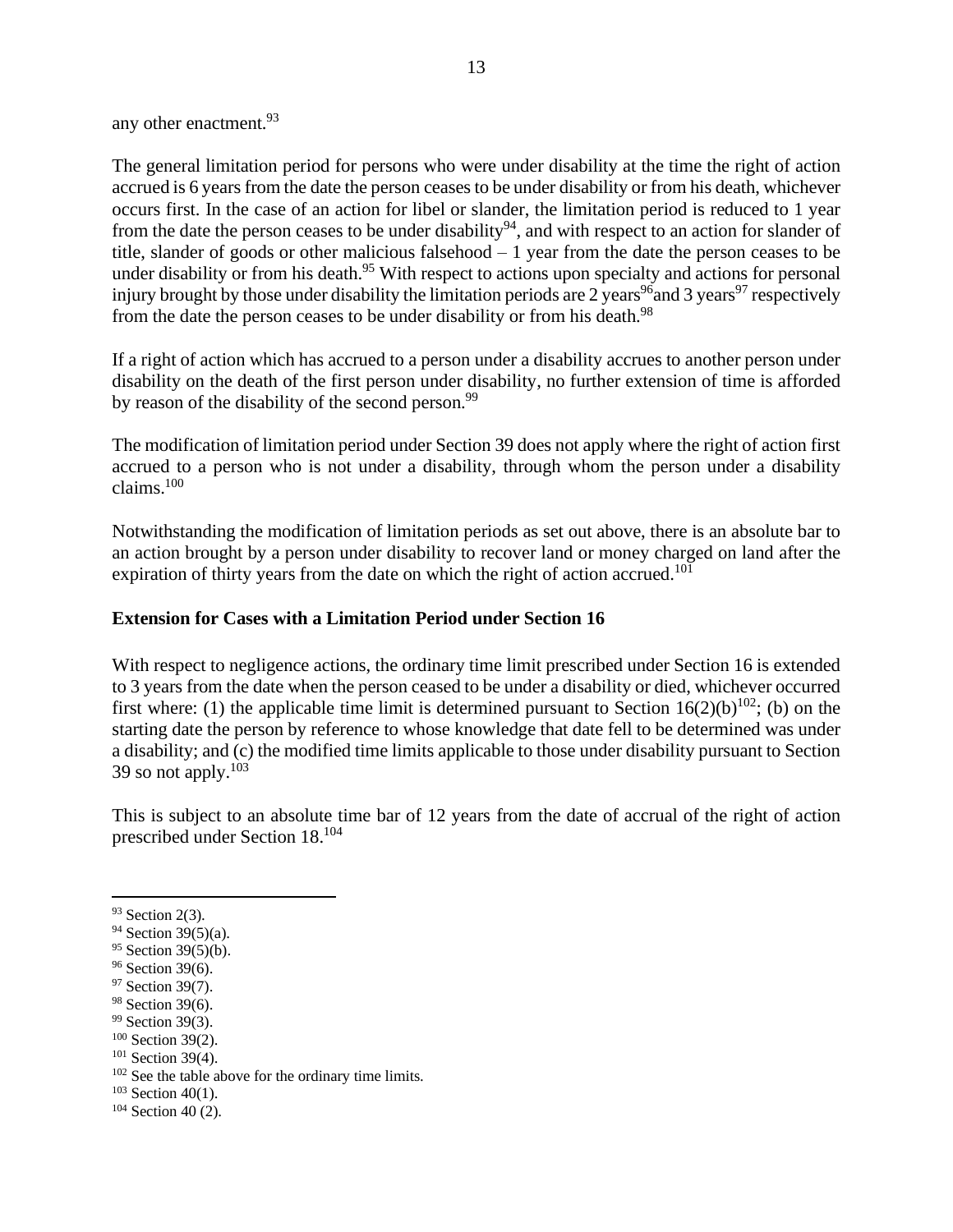#### **Fresh Accrual of Action: Acknowledgment or Part Payment**

The provisions of Section 41 create a legal fiction providing for a modification of the date of accrual of action in cases of acknowledgment of title or claim or part payment where any right of action, including a right of action to enforce a charge to recover land or any right of a chargee of personal property to bring an action for the property has accrued.<sup>105</sup>

An acknowledgment or payment may be made through an agent and shall be made to the person, or to an agent of the person, whose title or claim is being acknowledged or, for whose claim the payment is being made. 106

#### *Acknowledgment:*

If the person in possession of the land, or personal property in question acknowledges the title of the person to whom the right of action has accrued, the right is treated as having accrued on the date of such acknowledgment. 107

The Ordinance sets out the requirements as to the form of the acknowledgment for the purposes of Section 41: it shall be in writing and signed by the person making it.<sup>108</sup>

#### *Part Payment:*

With respect to an action to enforce a charge by a chargee, if the personal property in question or the person liable for the charge makes any payment for the debt, whether of principal or interest, the right is treated as having accrued on the date of the payment.<sup>109</sup>

Where any right of action has accrued to recover any debt or other liquidated pecuniary claim, or any claim to the personal estate of a deceased person or to any share or interest in any such estate, and the person liable or accountable for the claim acknowledges the claim or makes any payment in respect of it, the right shall be treated as having accrued on the date of the acknowledgment or payment.<sup>110</sup>

However, a payment of a part of the rent or interest due at any time shall not extend the period for claiming the remainder then due, but any payment of interest shall be treated as a payment for the principal debt.<sup>111</sup>

The limitation period may be repeatedly extended by further acknowledgments or payments (save by payment of a part of the rent or interest due), but a right of action, once barred under this Ordinance, shall not be revived by any subsequent acknowledgment or payment.<sup>112</sup>

 $105$  Section 41(1).

 $106$  Section 42(2).

<sup>&</sup>lt;sup>107</sup> Section 41(2).

<sup>&</sup>lt;sup>108</sup> Section 42(1).

 $109$  Section 41(3).

 $110$  Section 41(4).

 $111$  Section 41(5).

 $112$  Section 41(6).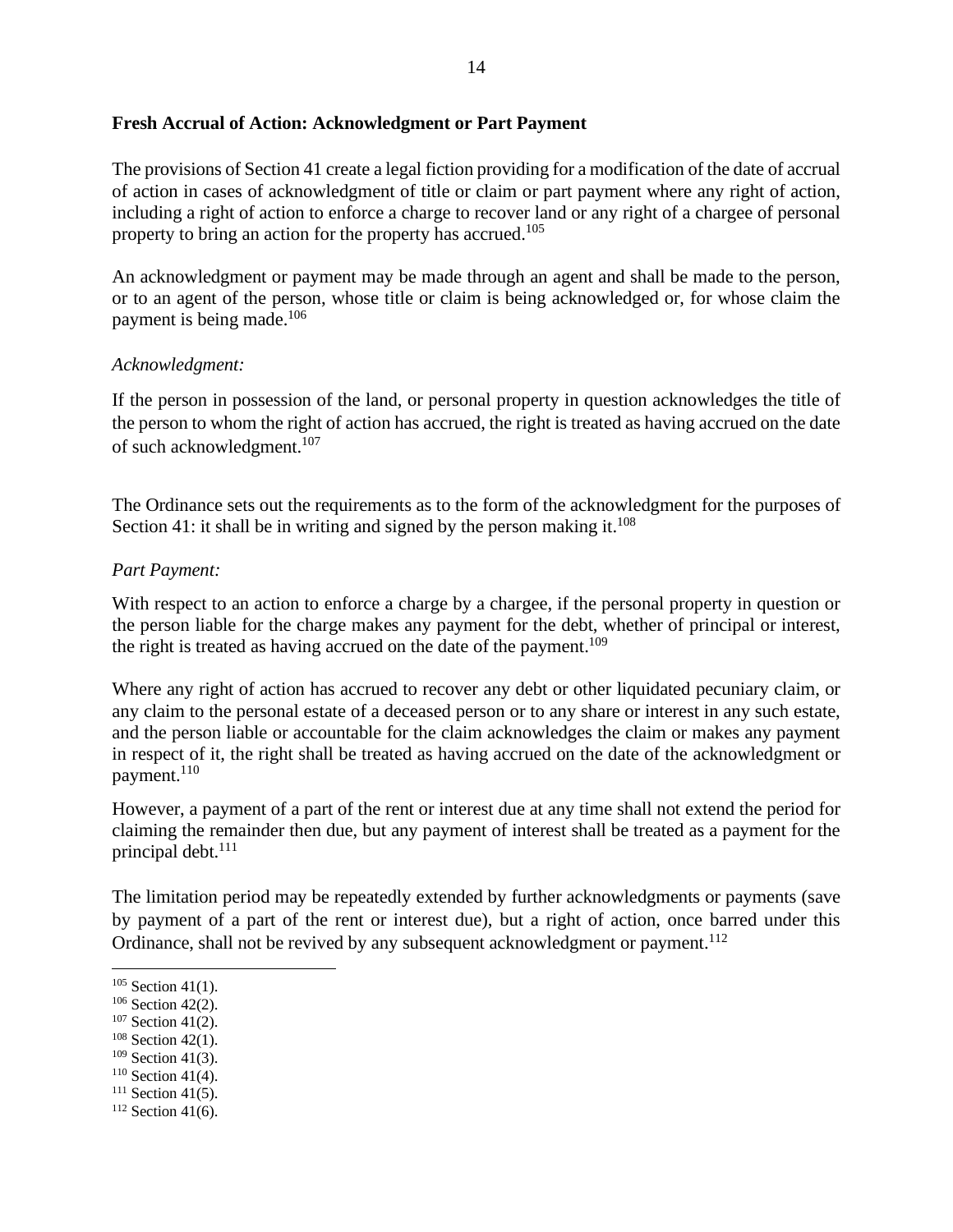*Effect of Acknowledgment or Part Payment on Persons other than maker or recipient* 

An acknowledgement of the title to any land or land subject to a charge by any person in possession of it shall bind all other persons in possession during the ensuing limitation period.<sup>113</sup>

An acknowledgment of any debt or other liquidated pecuniary claim is not binding upon any person except the acknowledger and his successor.<sup>114</sup> "*Successor*", in relation to any chargee or person liable for any debt or claim, means his personal representative and any other person on whom the rights under the charge or the liability for the debt or claim devolve, whether on death or bankruptcy or the disposition of property or the determination of a limited estate or interest in settled property or otherwise. 115

A payment made in respect of any debt or other liquidated pecuniary claim shall bind all persons liable in respect of the debt or claim. 116

An acknowledgement by one of several personal representatives of any claim to the personal estate of a deceased person or to any share or interest in the same, or a payment by one of several personal representatives in respect of that claim, shall bind the estate of the deceased person.<sup>117</sup>

## **Fraud, Concealment or Mistake: Postponement of Ordinary Limitation Period**

Where (a) the action is based upon the fraud of the defendant, his agent or any person through whom the defendant claims and his agent; (b) any fact relevant to the plaintiff's right of action has been deliberately concealed from him by the defendant, his agent or any person through whom the defendant claims and his agent; or (c) the action is for relief from the consequences of a mistake, the limitation period does not start to run until the fraud, concealment or mistake have been discovered by the plaintiff, or until those could have been discovered with reasonable diligence.<sup>118</sup>

Pursuant to Section 44(3), for the purposes of postponement of ordinary limitation period under Section 44(1), deliberate commission of a breach of duty in circumstances in which it is unlikely to be discovered for some time, amounts to deliberate concealment of the facts involved in that breach of duty.

However, the application of Section 44(1) is excluded where any action to recovery any property or the value thereof or to enforce any charge or to set aside any transaction affecting any property is brought against the innocent purchaser for valuable consideration.<sup>119</sup>

The ordinary time limits applicable to negligence actions under Sections 16 and 17 are excluded in cases of deliberate concealment by the defendant of the facts relevant to the plaintiff's right of

 $113$  Section 43(1).

<sup>&</sup>lt;sup>114</sup> Section 43(2).

<sup>&</sup>lt;sup>115</sup> Section 43(5).

 $116$  Section 43(3).

<sup>&</sup>lt;sup>117</sup> Section 43(4).

 $118$  Section 44(1).

 $119$  Section 44(4).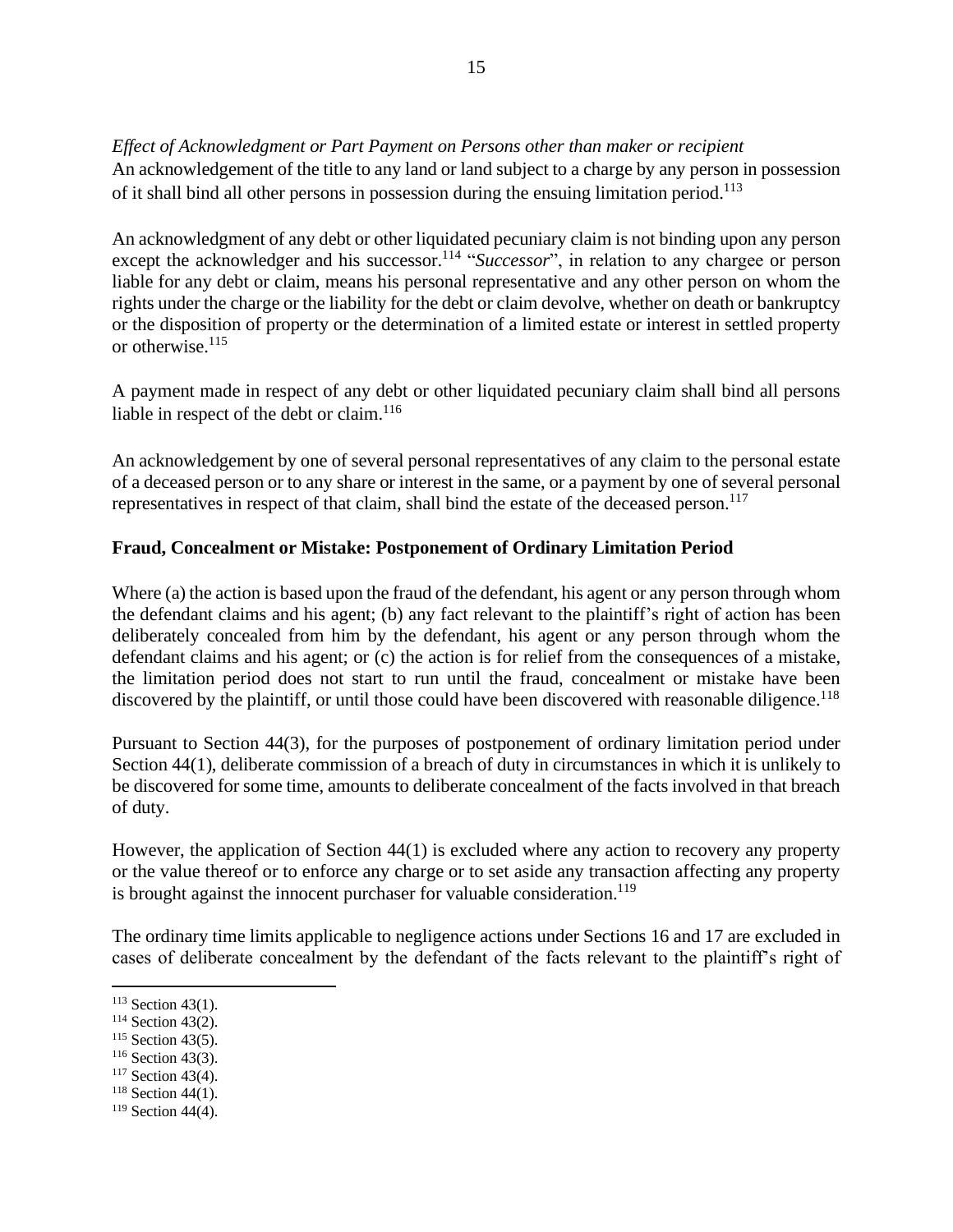action, to which the special provisions set out in Section  $44(1)$  apply.<sup>120</sup>

## **Actions for Defamation or Malicious Falsehood: Discretionary Exclusion of Time Limit**

The court is given a discretionary power under Section 45(1) to exclude the time limit with respect to actions for defamation and malicious falsehood having regard to any potential prejudice that might be caused to the plaintiff by the application of the time limits under Section 6 or to the defendant by the exclusion of such time limits.<sup>121</sup>

When exercising its discretion, the court shall consider all the circumstances, and in particular:

- (a) the length of, and the reasons for, the plaintiff's delay;  $122$
- (b) where the reason or one of the reasons for the delay was that all or any of the facts relevant to the cause of action did not become known to the plaintiff until after the end of the period stated in Section 6 *-* the date on which any such facts did become known to him and the extent to which he acted promptly and reasonably thereafter; and
- (c) the extent to which relevant evidence is likely to be unavailable or less cogent than if the action had been brought within the period stated in Section  $6$ .<sup>123</sup>

## **Actions for Personal Injury or Death: Discretionary Exclusion of Time Limit**

The court is given a discretionary power under Section 46(1) to disapply the ordinary time limit prescribed by Section 13 with respect to actions for personal injury having regard to any potential prejudice that might be caused to the plaintiff by the application of the time limits under Section 6 or to the defendant by the exclusion of such time limits.

When exercising its discretion, the court shall consider all the circumstances, and in particular:

- (a) the length of, and the reasons for, the plaintiff's delay;
- (b) the extent to which relevant evidence is likely to be unavailable or less cogent than if the action had been brought within the period provided for in Section 13;
- (c) the conduct of the defendant including the extent, if any, to which the defendant responded to the plaintiff's reasonable requests for information or inspection for the purpose of ascertaining any facts relevant to the plaintiff's cause of action against the defendant;
- (d) the duration of any disability of the plaintiff arising after the date of the accrual of the cause of action;
- (e) the extent to which the plaintiff acted promptly and reasonably once he knew whether

 $120$  Section 44(6).

 $121$  Section 45(1).

 $122$  Henceforth for the purposes of Section 45(2), with respect to actions for slander of title, slander of goods or other malicious falsehood where those are brought by a personal representative, the references to the plaintiff are construed as including the deceased person to whom the cause of action accrued and any previous personal representative of such person pursuant to Section 45(3)(a).

 $123$  Section 45(2).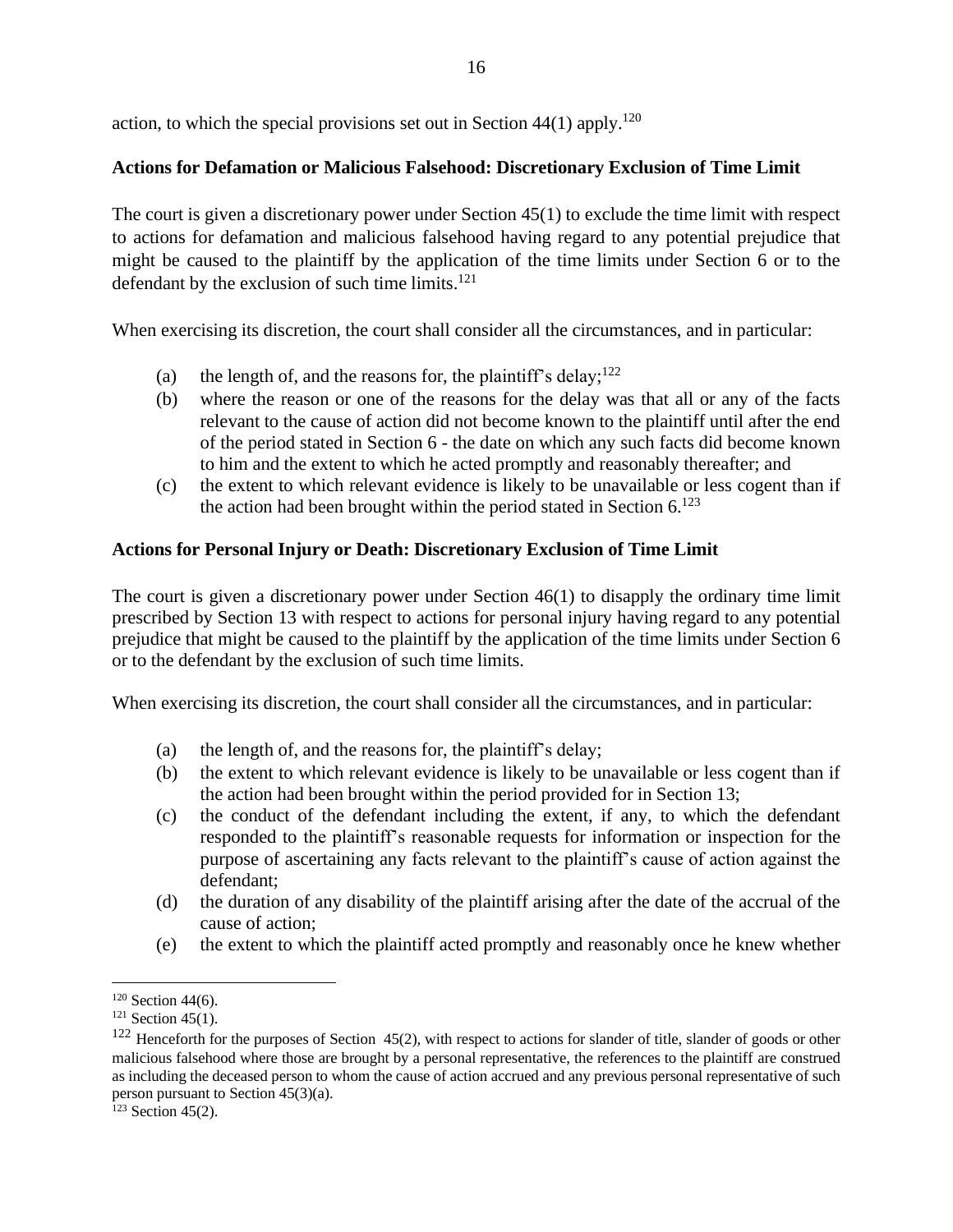or not the act or omission of the defendant, to which the injury was attributable, might be capable at that time of giving rise to an action for damages; or

(f) the steps, if any, taken by the plaintiff to obtain medical, legal or other expert advice and the nature of any such advice.<sup>124</sup>

Where the injured person dies, and at the time of his death the time limit prescribed by Section 13 has passed, the court in exercising its discretion to disapply the time limit shall have regard to the length of, and the reasons for, the deceased's delay.<sup>125</sup>

## **New Claims in Pending Actions**

Section 47 provides that any new claim made in the course of any action for the purposes of the Ordinance is deemed to be a separate action and to have been commenced –

- (a) in the case of a new claim made in or by way of third-party proceedings on the date on which those proceedings were commenced; and
- (b) in the case of any other new claim on the same date as the original action. 126

A "*new claim*" for the purposes of Section 47 is any claim by way of set-off or counterclaim, and any claim involving either the addition or substitution of a new cause of action, or the addition or substitution of a new party. $127$ 

"*Third party proceedings*" under section 47 means any proceedings brought in the course of any action by any party to the action against a person not previously a party to the action, other than proceedings brought by joining any such person as defendant to any claim already made in the original action by the party bringing the proceedings.<sup>128</sup>

A new claim made otherwise than in or by way of third party proceedings (except for an original set-off or counterclaim)<sup>129</sup> shall be allowed by the court to be made in the course of any action after the expiration of any time limit under the Ordinance which would affect a new action to enforce that claim, save where provided otherwise by Section 46 of the Ordinance or by rules of court.<sup>130</sup> Rules of court in those circumstances may provide for allowing a new claim, but only if the following conditions are satisfied:

- (a) in the case of a claim involving a new cause of action, if it arises out of the same or substantially the same facts as are already in issue on any claim previously made in the original action; and
- (b) in the case of a claim involving a new party, if the addition or substitution thereof is

 $124$  Section 46(2).

 $125$  Section 46(3).

 $126$  Section 47(1).

<sup>&</sup>lt;sup>127</sup> Section 47(2).

 $128$  Section 47(2).

 $129$  For the purposes of Section 47, a claim is an original set-off or an original counterclaim if it is a claim made by way of set-off or by way of counterclaim by a party who has not previously made any claim in the action. <sup>130</sup> Section 47(3).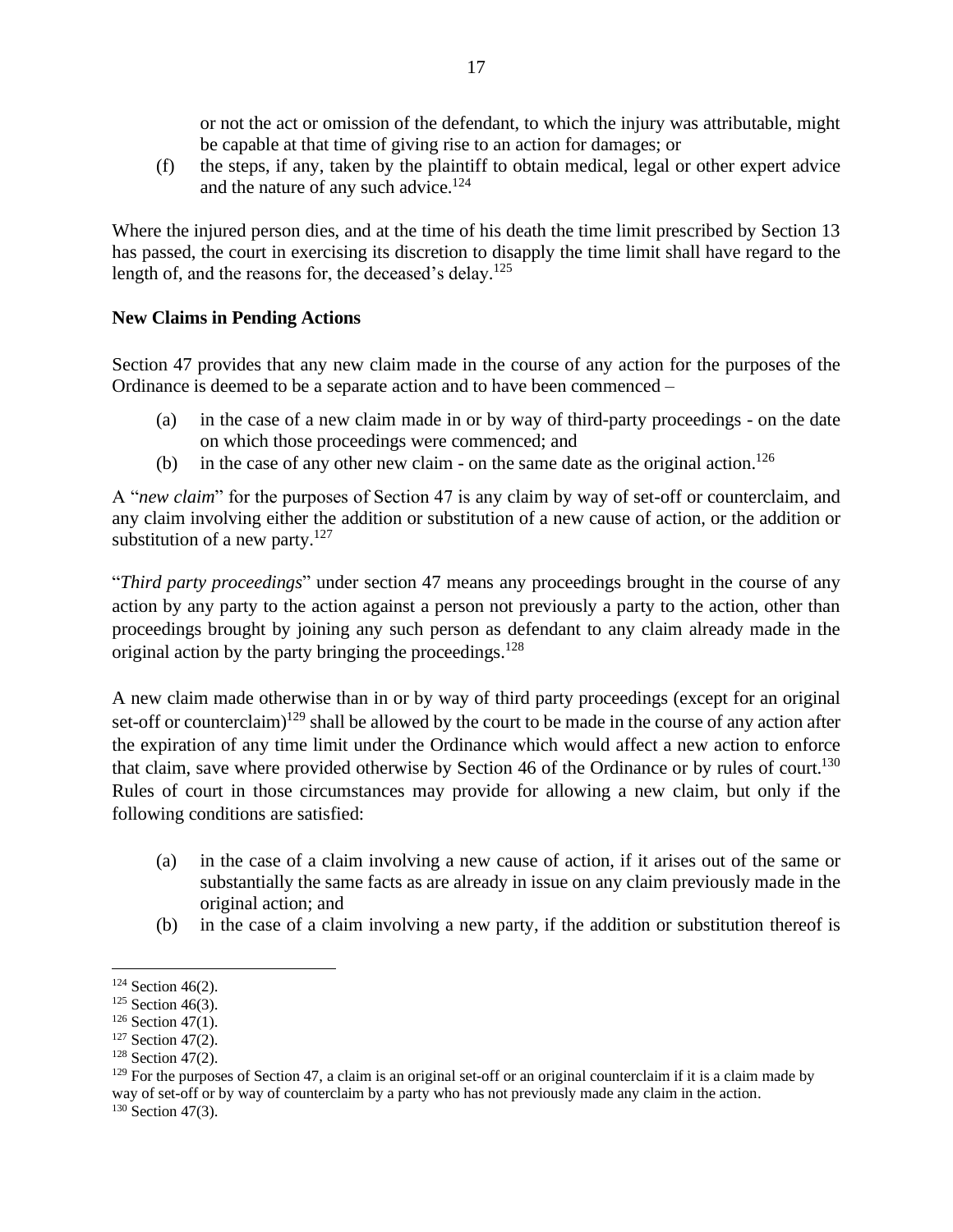necessary for the determination of the original action. 131

However, the addition or substitution of a new party is not regarded as necessary unless either—

- (a) the new party is substituted for a party whose name was given in any claim made in the original action in mistake for the new party's name; or
- (b) any claim already made in the original action cannot be maintained by or against an existing party unless the new party is joined or substituted as plaintiff or defendant.<sup>132</sup>

Subject to the satisfaction of conditions in Section 47(6) and any further restrictions that the rules may impose, rules of court may provide for allowing a party to any action to claim relief in a new capacity in respect of a new cause of action notwithstanding that he had no title to make that claim at the date of the commencement of the action.<sup>133</sup> This provision, however, does not limit the power of rules of court to provide for allowing a party to seek relief in a new capacity without adding or substituting a new cause of action.<sup>134</sup>

The above provisions apply with respect to a new claim made in the course of third-party proceedings as if those proceedings were the original action, and subject to any other modifications as may be prescribed by rules of court in any case or class of case.<sup>135</sup>

#### **Application of the Ordinance to Arbitration**

The provisions of the Ordinance setting out the time limits apply to arbitrations in the same way they apply to the actions in the Supreme Court.<sup>136</sup>

Section 48 applies to arbitration under any Ordinance as well as arbitration under an arbitration agreement.<sup>137</sup> Further, Section  $48(2)$  makes ineffective any term in an arbitration agreement purporting to postpone the accrual of cause of action in respect of any matter required by the agreement to be referred until an award is made. Such cause of action is deemed to have accrued in respect of any such matter at the time when it would have accrued but for that term.

The point at which an arbitration is treated as being commenced is determined pursuant to Section 48(3) and would be either (a) when one party to the arbitration serves on the other a notice requiring the other to appoint an arbitrator or to agree to the appointment of an arbitrator; or (b) where the arbitration agreement provides that the reference shall be to a person named or designated in the agreement, when one party to the arbitration serves on the other party a notice requiring him to submit the dispute to the person so named or designated.

- <sup>132</sup> Section 47(7).
- <sup>133</sup> Section 47(8).
- $134$  Section 47(9).
- <sup>135</sup> Section 47(10).
- $136$  Section 48(1).
- <sup>137</sup> Section 48(6).

 $131$  Section 47(6).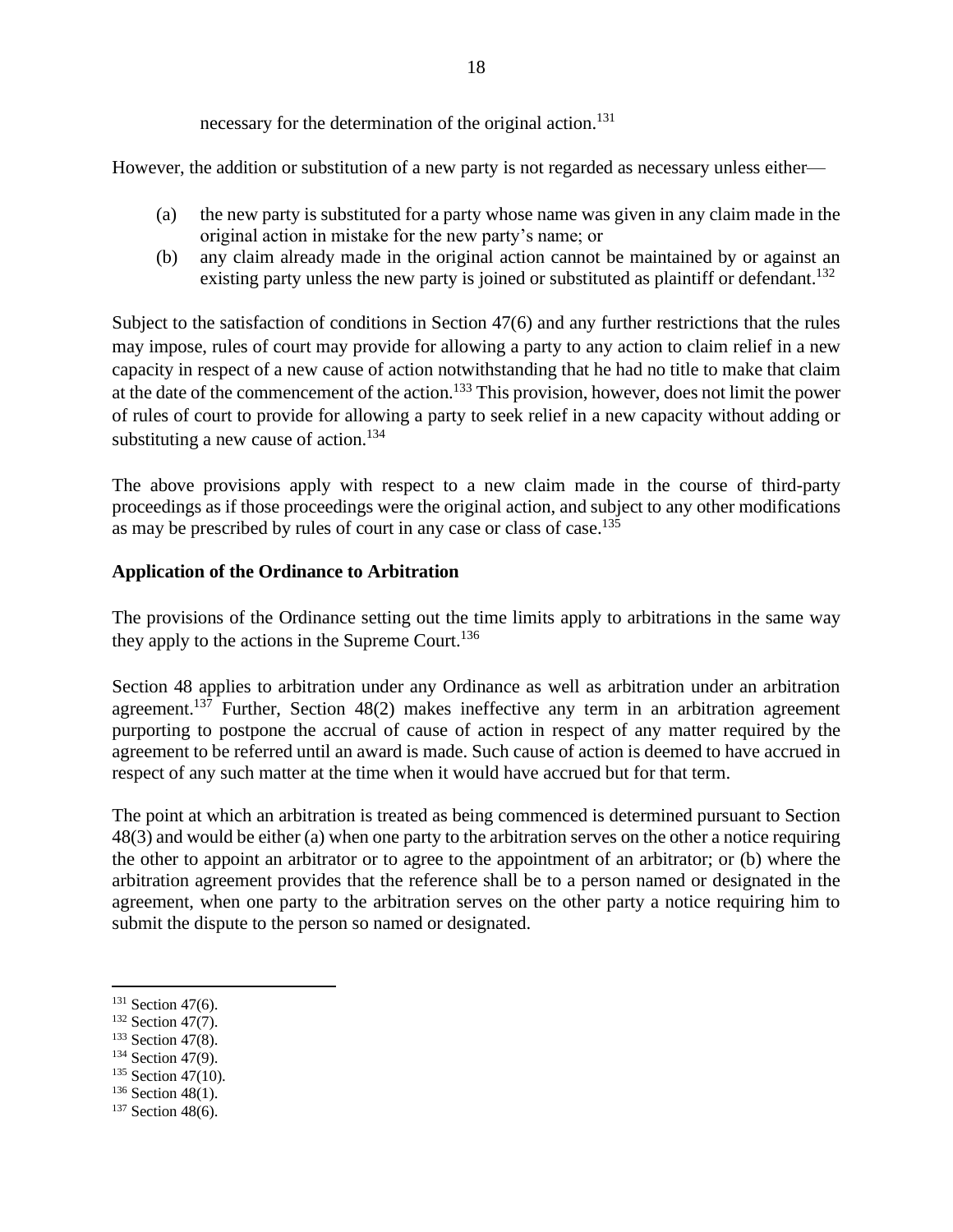Pursuant to Section 48(5), where the Supreme Court orders that an award be set aside; or orders, after the commencement of an arbitration, that the arbitration agreement shall cease to have effect with respect to the dispute referred, the court may order that the period between the commencement of the arbitration and the date of the order of the court shall be excluded in computing the time prescribed by this Ordinance or by any other enactment for the commencement of proceedings, including arbitration, with respect to the dispute referred.

#### **Application of the Ordinance to the Proceedings against the Crown**

As a general proposition, the Ordinance applies to proceedings by or against the Crown in the same manner as it applies to proceedings between persons.<sup>138</sup> However, there are statutory exceptions, namely:

- (a) any right, title or interest to or in land or immovable property of the Crown;<sup>139</sup>
- (b) any proceedings by the Crown for the recovery of any tax or duty or interest or such tax or duty;<sup>140</sup>
- (c) any forfeiture proceedings under any Ordinance relating to customs or to duties of excise; 141
- (d) any proceedings for the forfeiture of a ship or aircraft;  $142$  or
- (e) any action or arbitration for which a limitation period is prescribed by or under any other enactment, whether enacted before or after the enactment of the Ordinance, or to any action or arbitration to which the Crown is a party and for which, if it were between persons, a limitation period would be prescribed by or under any such other enactment. 143

#### **Transitional and Consequential Provisions**

The Ordinance is not afforded retrospective application: the provisions of the Ordinance are not applicable to any action or arbitration commenced prior to its commencement date, nor do they affect the title to any property which is the subject of any such action or arbitration.<sup>144</sup> Further, the Ordinance does not enable any action to be brought that was time-barred prior to its commencement. 145

All limitation provisions that were in effect in the Islands prior to the commencement of the Ordinance cease to have effect pursuant to Section 50, save where another enactment is referred to in the Ordinance itself with the intention of supplementing or modifying the general rules set out in the Ordinance.

- $140$  Section 4(2)(b).
- $141$  Section 4(2)(c).
- $142$  Section 4(2)(d).
- $143$  Section 4(2)(e).
- $144$  Section 49(1)(b).

<sup>&</sup>lt;sup>138</sup> Section 4(1).

 $139$  Section 4(2)(a).

 $145$  Section 49(1)(a).